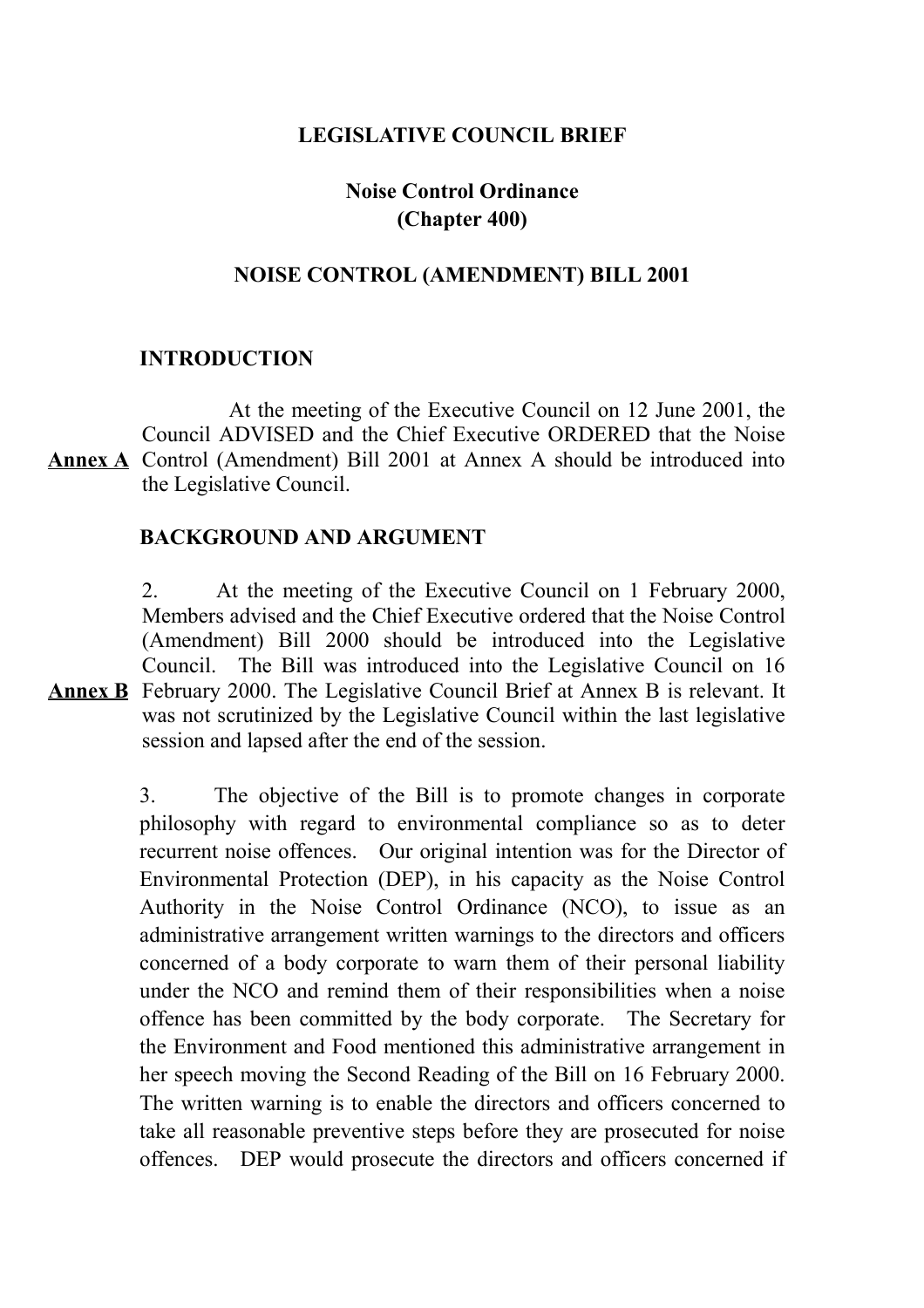the body corporate continues to violate the NCO despite the warning.

4. Following further consultation with the Hong Kong Construction Association in our attempt to address the Association's objections (as set out in paragraph 24 of the Legislative Council Brief at Annex B) to the original Bill, we have included the administrative arrangement mentioned in paragraph 3 above for issuing written warnings in the 2001 Bill. This should not compromise the effectiveness of the enhanced deterrent and will give the construction trade more certainty. A new provision to the Bill is added to provide that DEP should give a written warning to the directors and officers concerned of a body corporate after the body corporate has committed a noise offence at a particular site. If the body corporate commits any further offence under the NCO at the same site after the warning, DEP would prosecute the directors and officers concerned without further warning.

# **Noise complaints and convictions**

5. The number of complaints and convictions related to construction and commercial/industrial activities for 1996-1998 were provided in the Legislative Council Brief at Annex B. Updated statistics for 1999 and 2000 are as follows -

| <b>Noise complaints</b>          | 1999  | <b>2000</b> |
|----------------------------------|-------|-------------|
| Construction noise               | 2,369 | 1,777       |
| Commercial/industrial noise      | 2,839 | 3,239       |
| <b>Noise offence convictions</b> | 1999  | 2000        |
| Construction noise               | 264   | 364         |
| Commercial/industrial noise      | 73    | 61          |

6. The statistics show that the situation regarding violation of the NCO has not improved. The proposed amendments to the NCO to hold the management of the corporations explicitly liable for offences committed by the body corporate will enhance the deterrent effect of the Ordinance.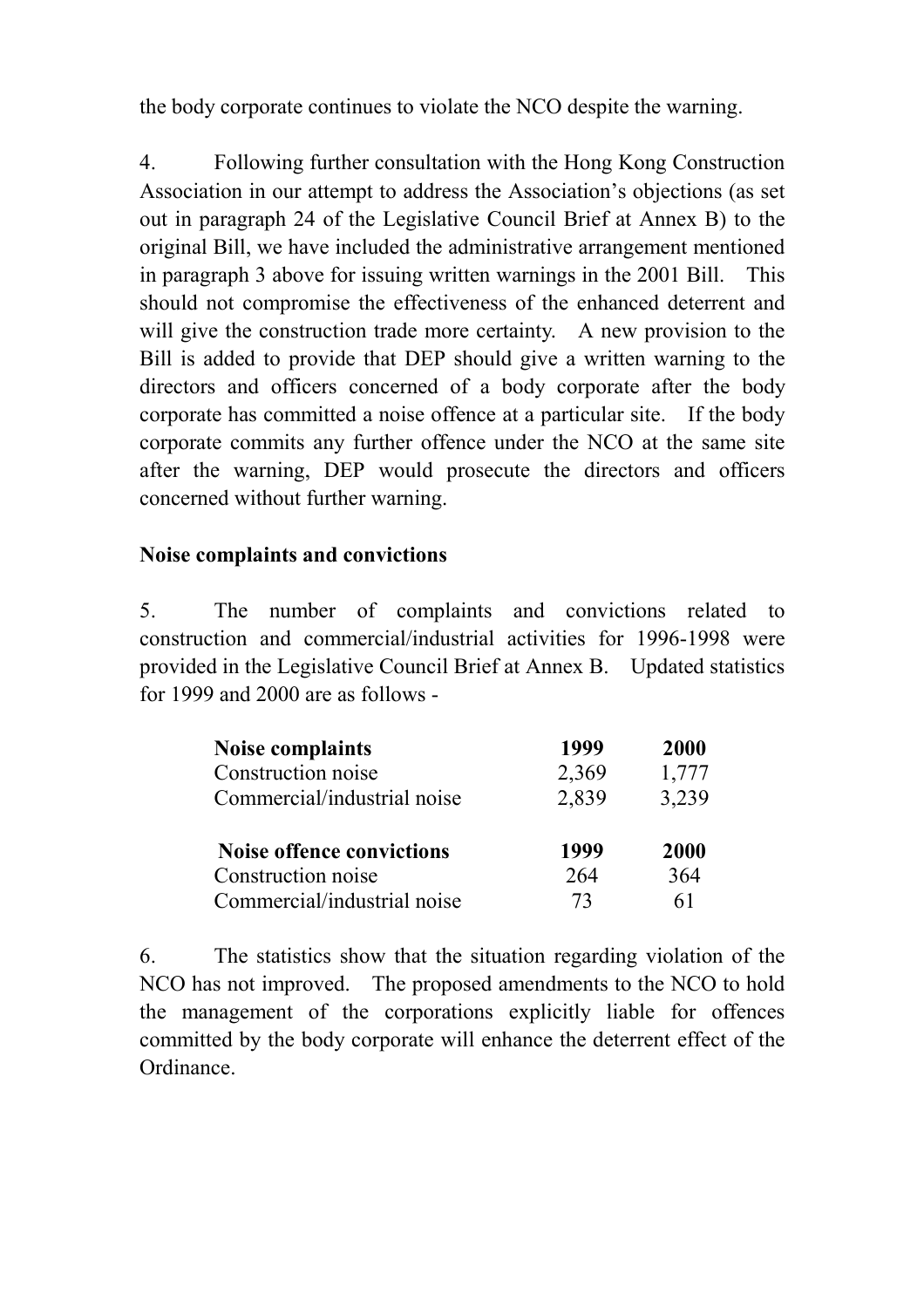7. The Noise Control (Amendment) Bill 2000 has been incorporated into the Noise Control (Amendment) Bill 2001 at Annex A. New section 28B at Clause 2 and the Schedule at Clause 3 of the 2001 Bill are the only additions. To enable the management of a body corporate to take all reasonable preventive steps before they are prosecuted for noise offences, the additional provisions provide that directors and officers concerned would be convicted of the like offence only when –

- (a) proceedings for an earlier offence under the Ordinance have been instituted against the body corporate in relation to the same site;
- (b) the Noise Control Authority has served a warning notice to the persons concerned; and
- (c) the like offence occurs after that notice has been served.

# **BASIC LAW IMPLICATIONS**

8. The Department of Justice advises that the Bill does not conflict with those provisions of the Basic Law carrying no human rights implications.

# **HUMAN RIGHTS IMPLICATIONS**

9. The Department of Justice advises that the proposed Bill is consistent with the human rights provisions of the Basic Law.

# **BINDING EFFECT OF THE LEGISLATION**

10. The proposed amendments will not affect the current binding effect of the NCO.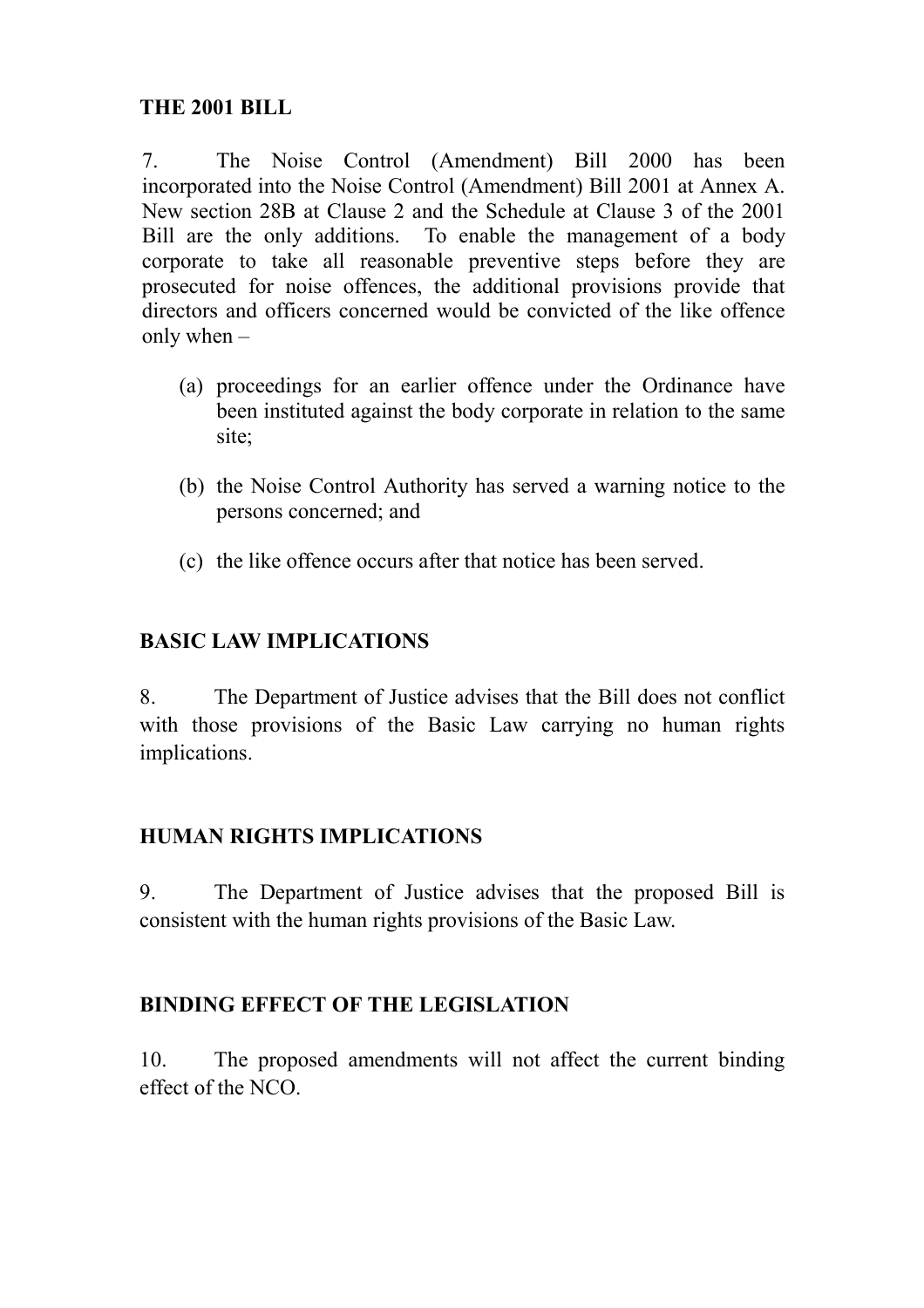# **FINANCIAL AND STAFFING IMPLICATIONS**

11. There are no financial or staffing implications.

# **ECONOMIC IMPLICATIONS**

12. There will be no significant economic implications on the trades and industries concerned. The NCO was enacted in 1988 and the current proposals merely spell our explicitly the responsibility of the management of a body corporate to prevent violation of the NCO.

# **ENVIRONMENTAL IMPLICATIONS**

13. The proposed amendments will help to deter repeated violations by a body corporate. This should reduce serious noise disturbance to the community.

# **PUBLIC CONSULTATION**

14. The Advisory Council on the Environment was consulted on 23 April 2001 and supported the proposals in the 2001 Bill.

15. The Legislative Council Panel on Environmental Affairs (the Panel) was consulted at its meeting on 8 May 2001. The Panel supported the proposals and asked the Administration to introduce the Bill into the Council as soon as possible. Nevertheless, a Member suggested that a provision should be included in the Bill to provide a time limit for the warning system to cater for those construction companies involved in large-scale projects with a long construction period. The Member suggested that fresh warnings should be given to the management of a body corporate if the body corporate has not violated the NCO again within a certain period subsequent to the issue of a written warning. We have reservation on the suggestion to include this provision in the Bill. To address the trade's concern, we have already modified the original proposal by adding a warning provision and holding directors liable to the like offence only when the body corporate commits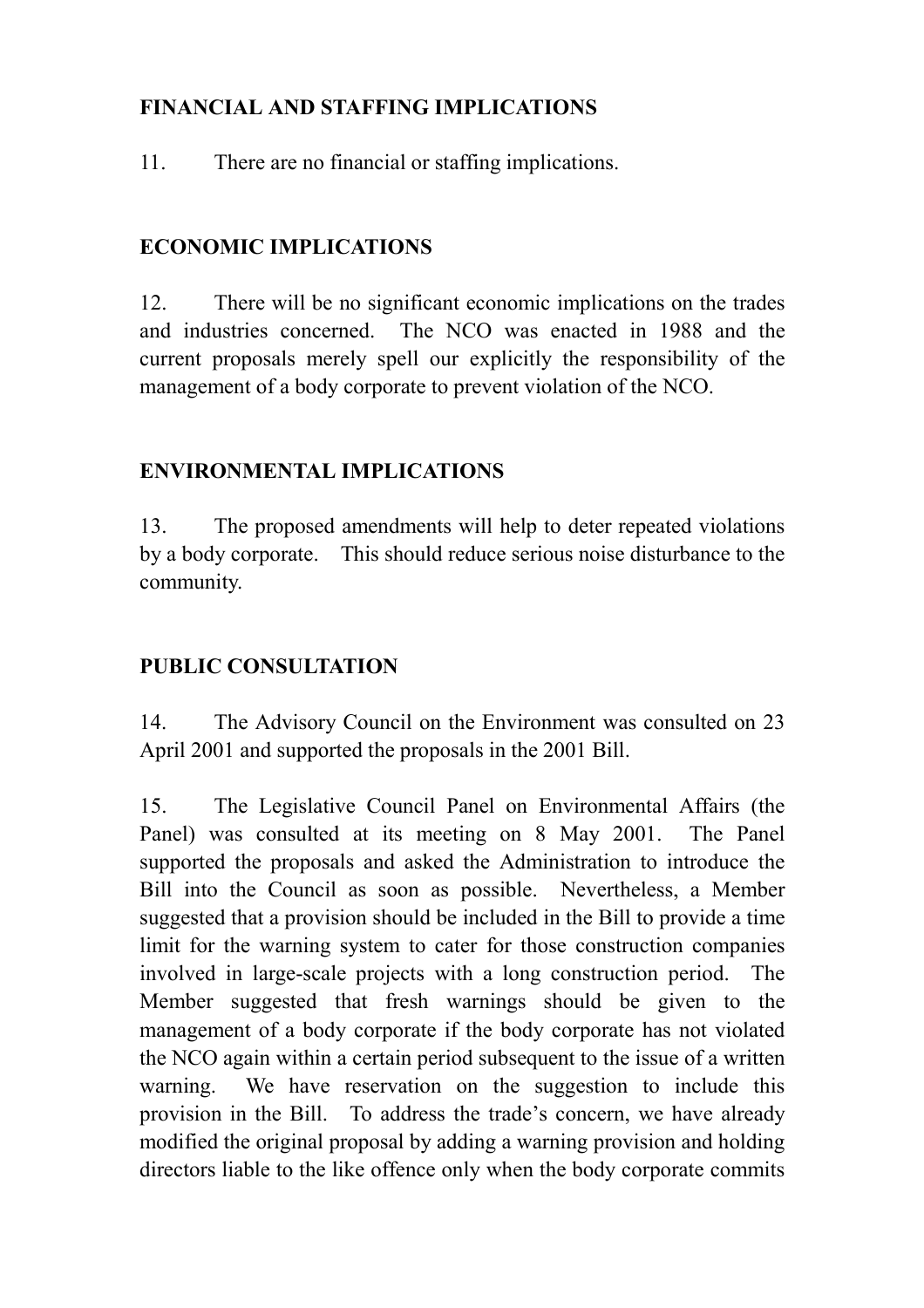further offence at the same site. The suggestion of the Member will weaken the deterrent effect significantly and run counter to the principle that the directors and officers of any construction company should comply with the NCO at all times. However, we will continue to take the views of the construction trade into account when finalising the operational procedures for the warning system.

# **LEGISLATIVE TIMETABLE**

16. The legislative timetable of the Amendment Bill will be -

| Publication in the Gazette                                                          | 15 June 2001   |
|-------------------------------------------------------------------------------------|----------------|
| First Reading and<br>commencement of Second<br>Reading debate                       | 27 June 2001   |
| <b>Resumption of Second Reading</b><br>debate, committee stage and<br>Third Reading | to be notified |

17. A press release will be issued on 15 June 2001.

# **ENQUIRY**

18. For any enquiries on this brief, please contact Mr. Howard Chan, Principal Assistant Secretary, Environment and Food Bureau, at 2136 3309.

**Environment and Food Bureau June 2001**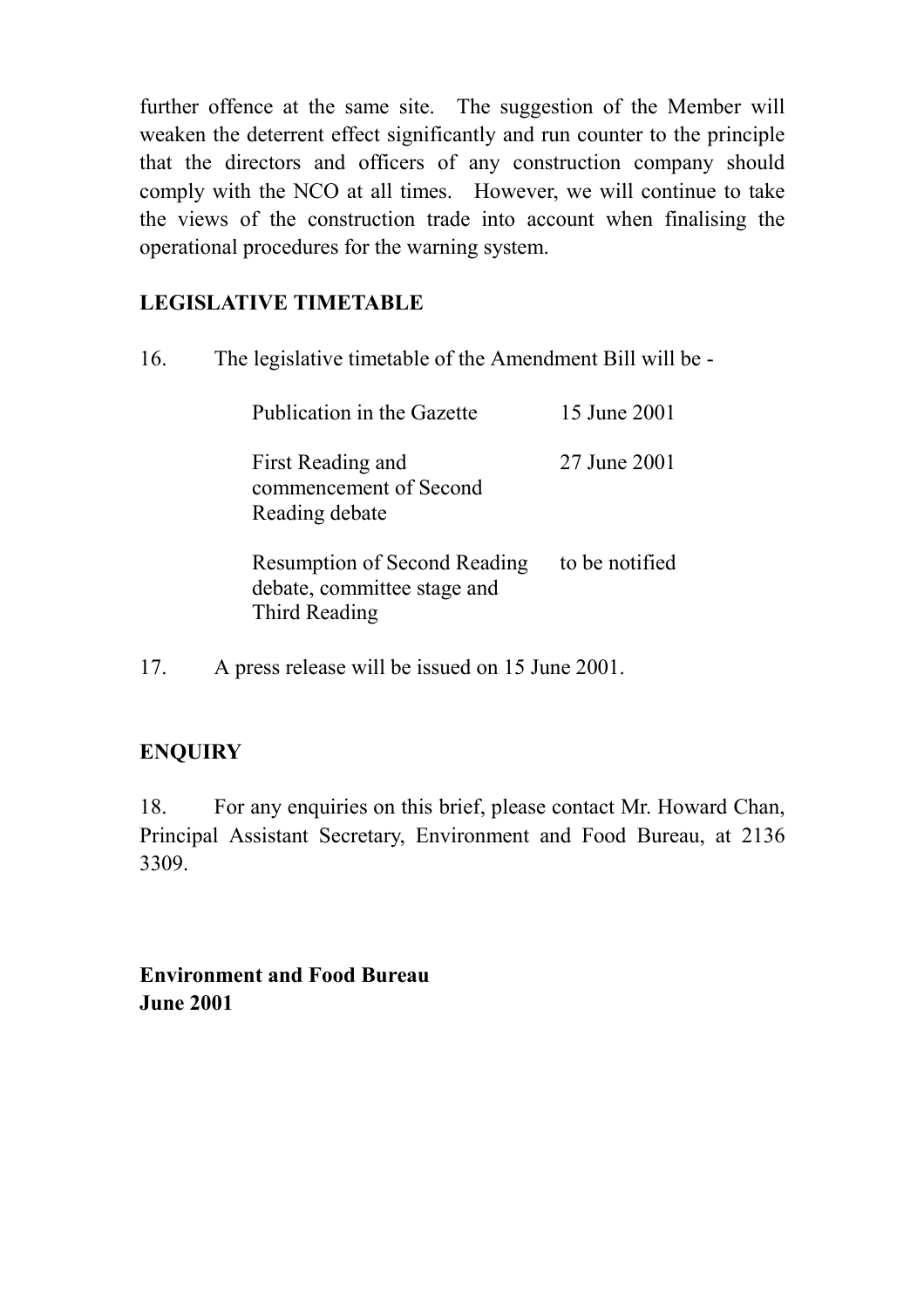### **LEGISLATIVE COUNCIL BRIEF**

## **Noise Control Ordinance (Chapter 400)**

# **NOISE CONTROL (AMENDMENT) BILL 2001**

## **Annex List**

- Annex A A Bill to Amend the Noise Control Ordinance
- Annex B Legislative Council Brief for Noise Control (Amendment) Bill 2000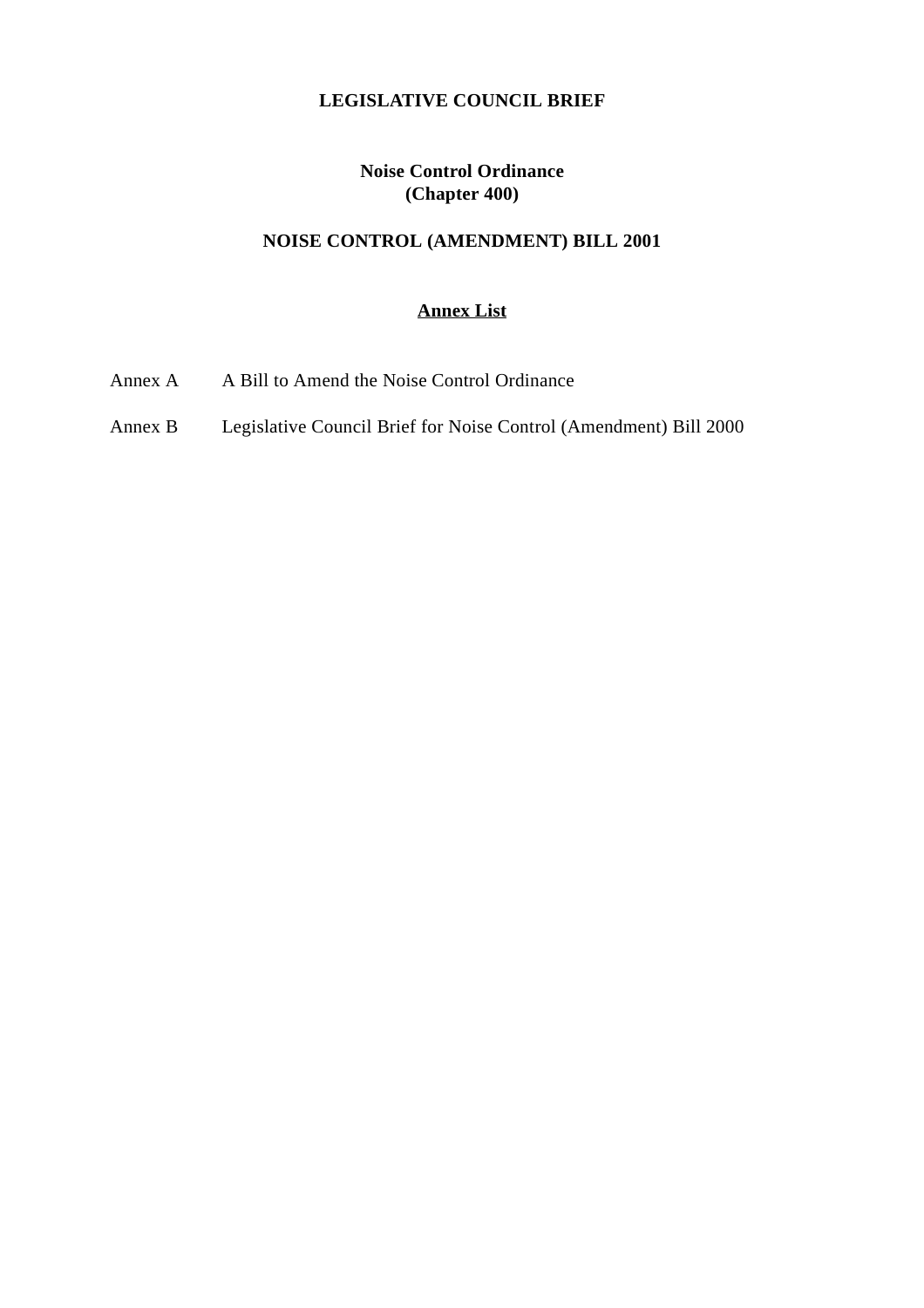#### **Annex A**

### A BILL

To

Amend the Noise Control Ordinance.

Enacted by the Legislative Council.

### **1. Short title and commencement**

(1) This Ordinance may be cited as the Noise Control (Amendment) Ordinance 2001.

(2) This Ordinance shall come into operation on a day to be appointed by the Secretary for the Environment and Food by notice published in the Gazette.

#### **2. Sections added**

The Noise Control Ordinance (Cap. 400) is amended by adding -

#### **"28A. Liability of directors**

(1) Subject to section 28B, where an offence under this Ordinance has been committed by a body corporate, any person who at the time of the offence was -

- (a) a director concerned in the management of the body corporate;
- (b) a director who has delegated his authority for the management of the body corporate to an officer;
- (c) an officer mentioned in paragraph (b); or
- (d) an officer -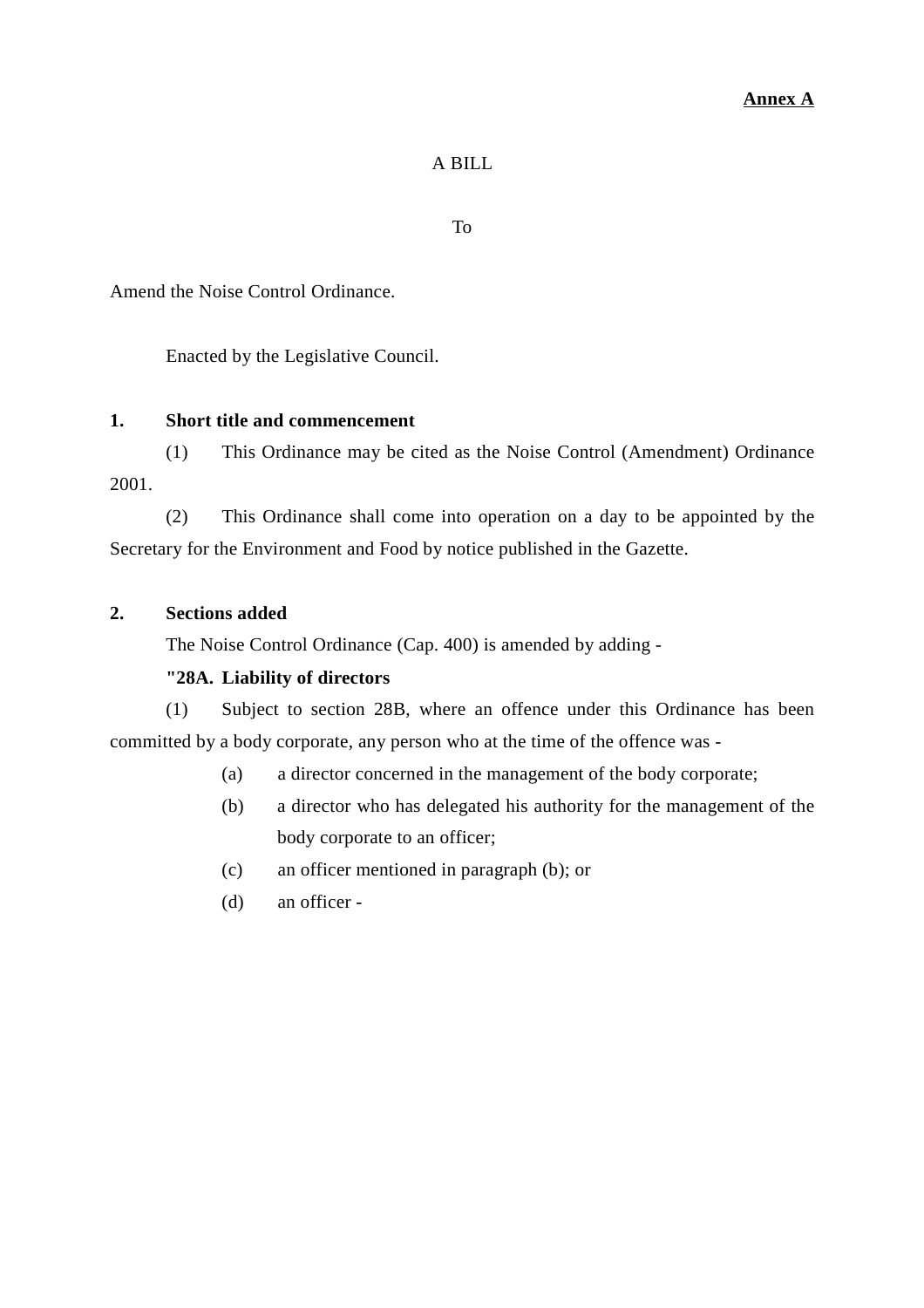- (i) concerned in the management of the body corporate; and
- (ii) acting under the immediate authority of a director of the body corporate,

shall be guilty of the like offence.

(2) For the purpose of subsection (1), "body corporate" (法團) means any company, or other body corporate, incorporated in Hong Kong or elsewhere, but does not include any corporation registered under the Building Management Ordinance (Cap. 344).

(3) It is a defence to a charge brought under any provision of this Ordinance (other than section 6(1)(a), (2)(a) or (3)(a)) for a person charged under subsection (1) to prove that he took reasonable precautions and exercised due diligence to prevent the commission of the offence by the body corporate.

(4) Without affecting the generality of subsection (3), a person establishes a defence under that subsection if he proves that he had -

- (a) established a proper system to prevent the commission of the offence concerned; and
- (b) ensured the effective operation of the system.

#### **28B. Restrictions on application**

#### **of section 28A(1)**

(1) Section 28A(1) shall not apply to a specified person in relation to a specified offence unless -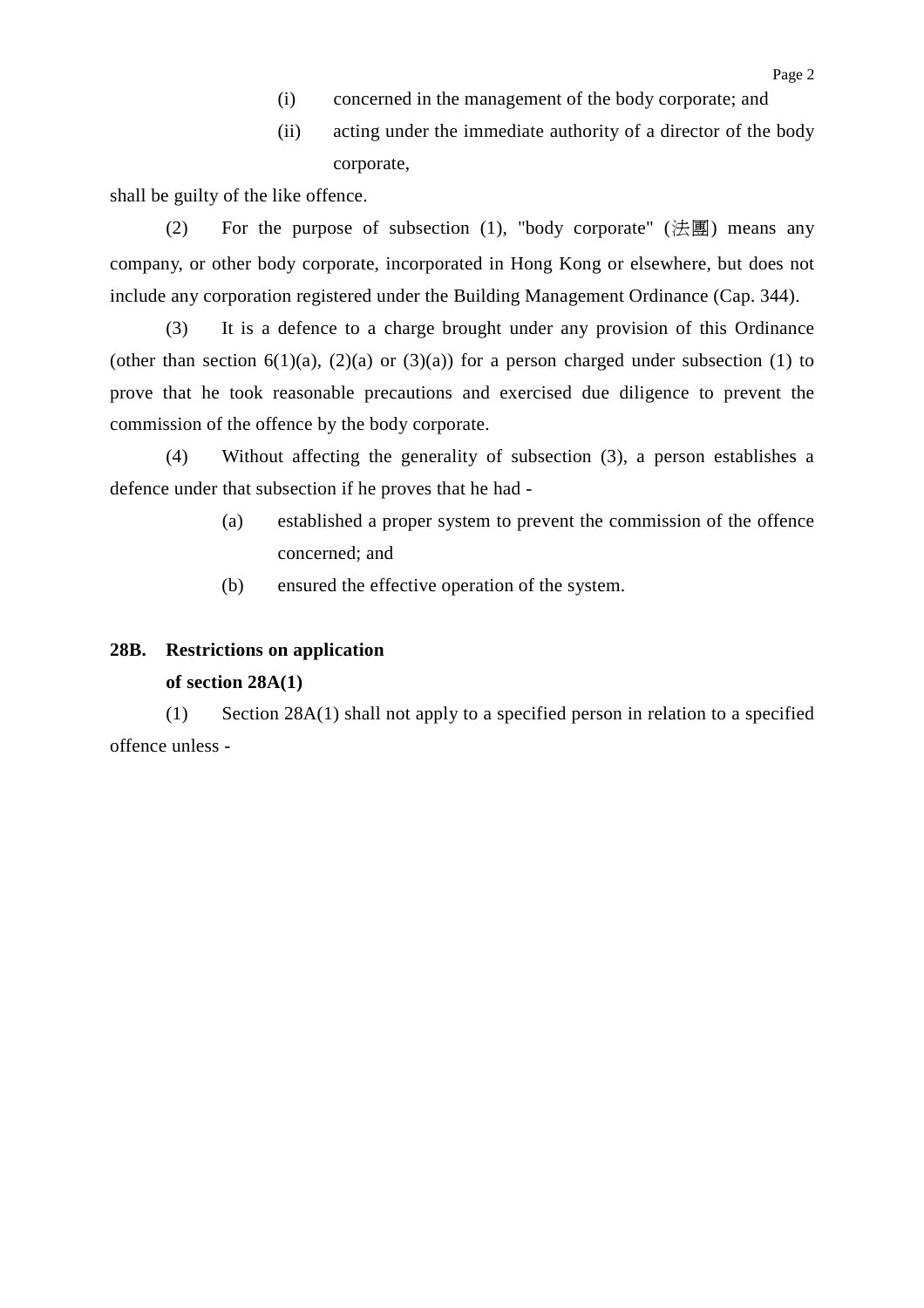- (a) proceedings have been instituted against the specified body corporate for an offence under this Ordinance in relation to a specified place (and whether or not the specified body corporate is convicted of that offence);
- (b) the Authority has, in relation to those proceedings, served on the specified person a notice in the form specified in the Schedule; and
- (c) the specified offence
	- (i) relates to that specified place; and
	- (ii) occurs after the date on which that notice is served on the specified person.
- (2) The Authority may, by notice published in the Gazette, amend the Schedule.
- (3) In this section -
- "proceedings have been instituted" (法律程序已經提出), in relation to an offence under this Ordinance, means a complaint or information in respect of the offence has been made or laid, as the case may be;
- "specified body corporate" (指明法團), in relation to a specified person, means a body corporate mentioned in section 28A(2) in respect of which the specified person is such a specified person;

<sup>&</sup>quot;specified offence" (指明罪行) means a like offence mentioned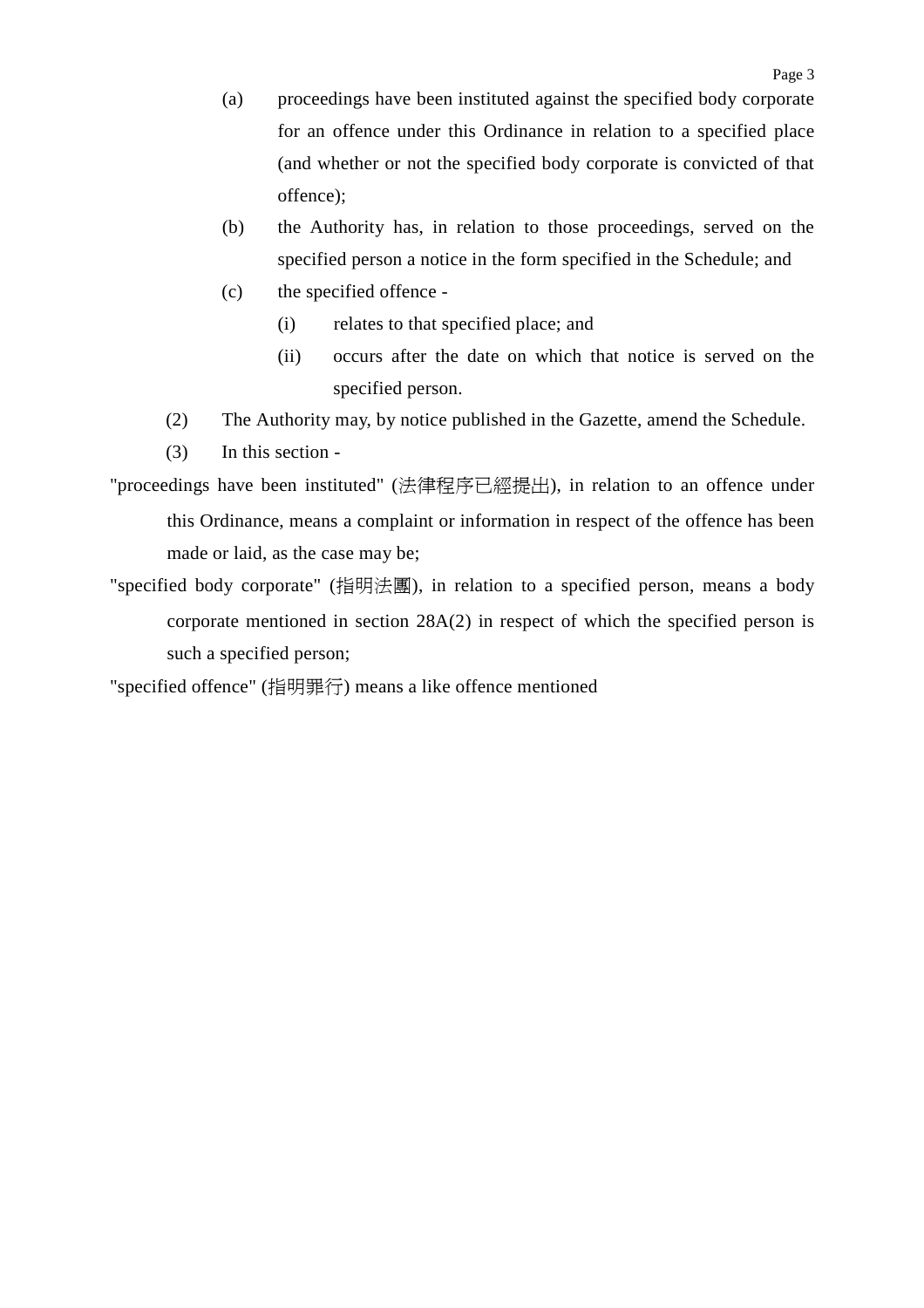in section  $28A(1)$ ;

"specified person" (指明的人) means a director mentioned in section  $28A(1)(a)$  or (b) or an officer mentioned in section  $28A(1)(c)$  or (d);

"specified place" (指明地方) means -

- (a) any domestic premises, public place or construction site; or
- (b) any place other than any domestic premises, public place or construction site.

(4) For the avoidance of doubt, it is hereby declared that the Authority has the power to serve the notice referred to in subsection (1)(b).

### **28C. Codes of practice**

(1) The Authority may issue codes of practice containing such practical guidance as he thinks fit for the purpose of providing industries with good management practice in respect of section 28A(3).

(2) The Authority may from time to time revise the whole or any part of any code of practice issued under subsection (1) by revoking, varying or adding to its provisions or requirements.

(3) A code of practice or any revision to a code of practice shall be published in the Gazette.

(4) A code of practice or any revision to a code of practice commences at the beginning of the day on which it is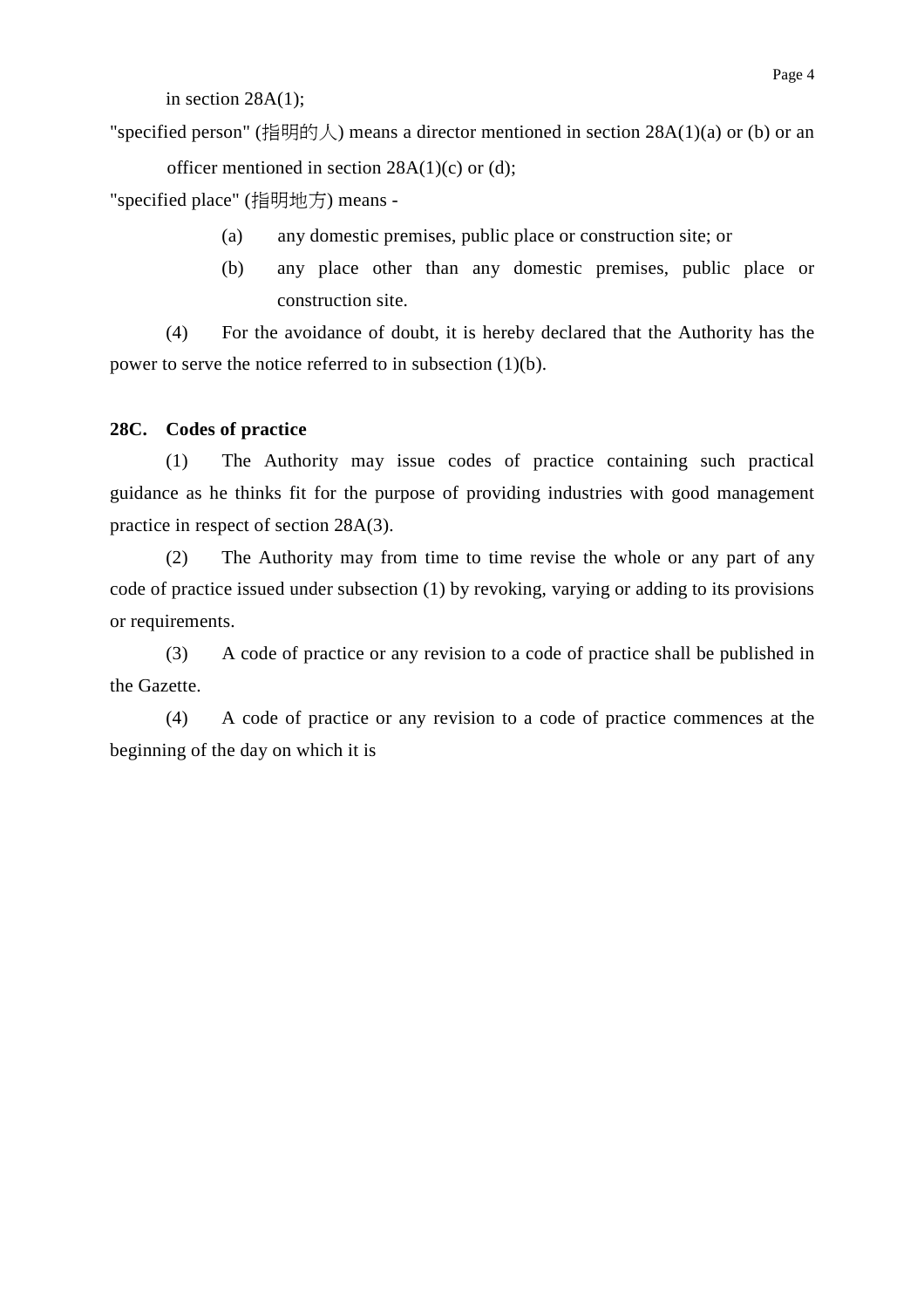published.".

### **3. Schedule added**

By repealing "SCHEDULE" and substituting the following -

## "SCHEDULE [s. 28B]

# NOTICE UNDER SECTION 28B(1)(b) OF THE NOISE CONTROL ORDINANCE (CHAPTER 400) TO DIRECTOR OR OFFICER OF BODY CORPORATE

FROM: The NOISE CONTROL AUTHORITY appointed under section 3(1) of the Noise Control Ordinance (Cap. 400)

TO: ............................................................................... (name of person)

## 1. YOU ARE HEREBY ADVISED that -

- (a) proceedings have been instituted against (name of body corporate) for an offence under the Noise Control Ordinance (Cap. 400) in relation to (address or other identifying particulars of domestic premises, public place, construction site, or other place, to which the offence relates); and
- (b) it is believed that you are one or more of the following
	- (i) a director concerned in the management of the above-named body corporate;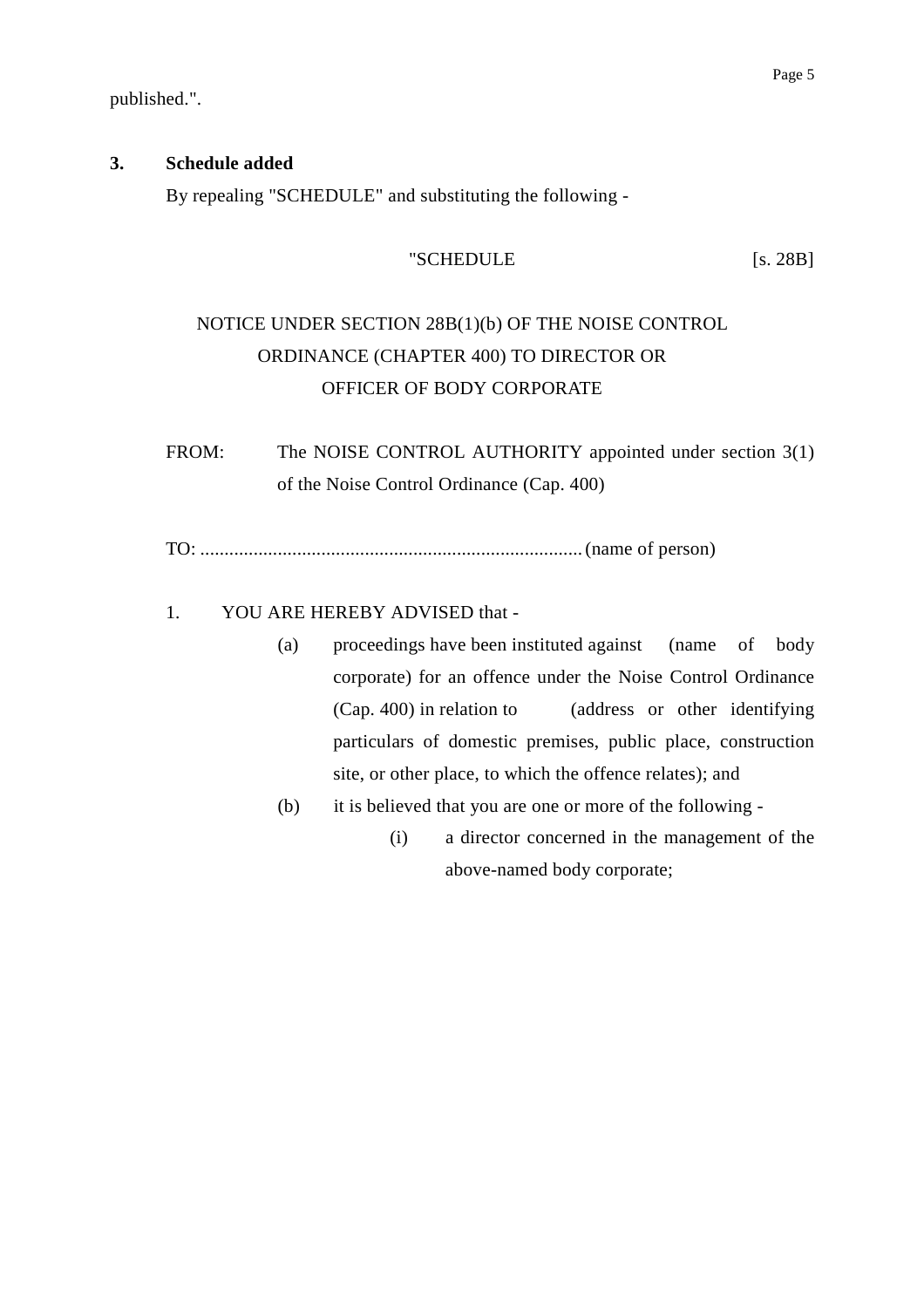- (ii) a director who has delegated his authority for the management of the above-named body corporate to an officer;
- (iii) an officer mentioned in subparagraph (ii) above;
- (iv) an officer
	- (A) concerned in the management of the above-named body corporate; and
	- (B) acting under the immediate authority of a director of the above-named body corporate; and
- (c) whether or not the above-named body corporate is convicted of the offence mentioned in paragraph (a) above -
	- (i) in relation to any offence under any provision of the Noise Control Ordinance (Cap. 400) committed in relation to the same domestic premises, public place, construction site, or other place, mentioned in that paragraph by that body corporate after the date of service of this notice on you; and
	- (ii) by virtue of sections 28A and 28B of the Noise Control Ordinance (Cap.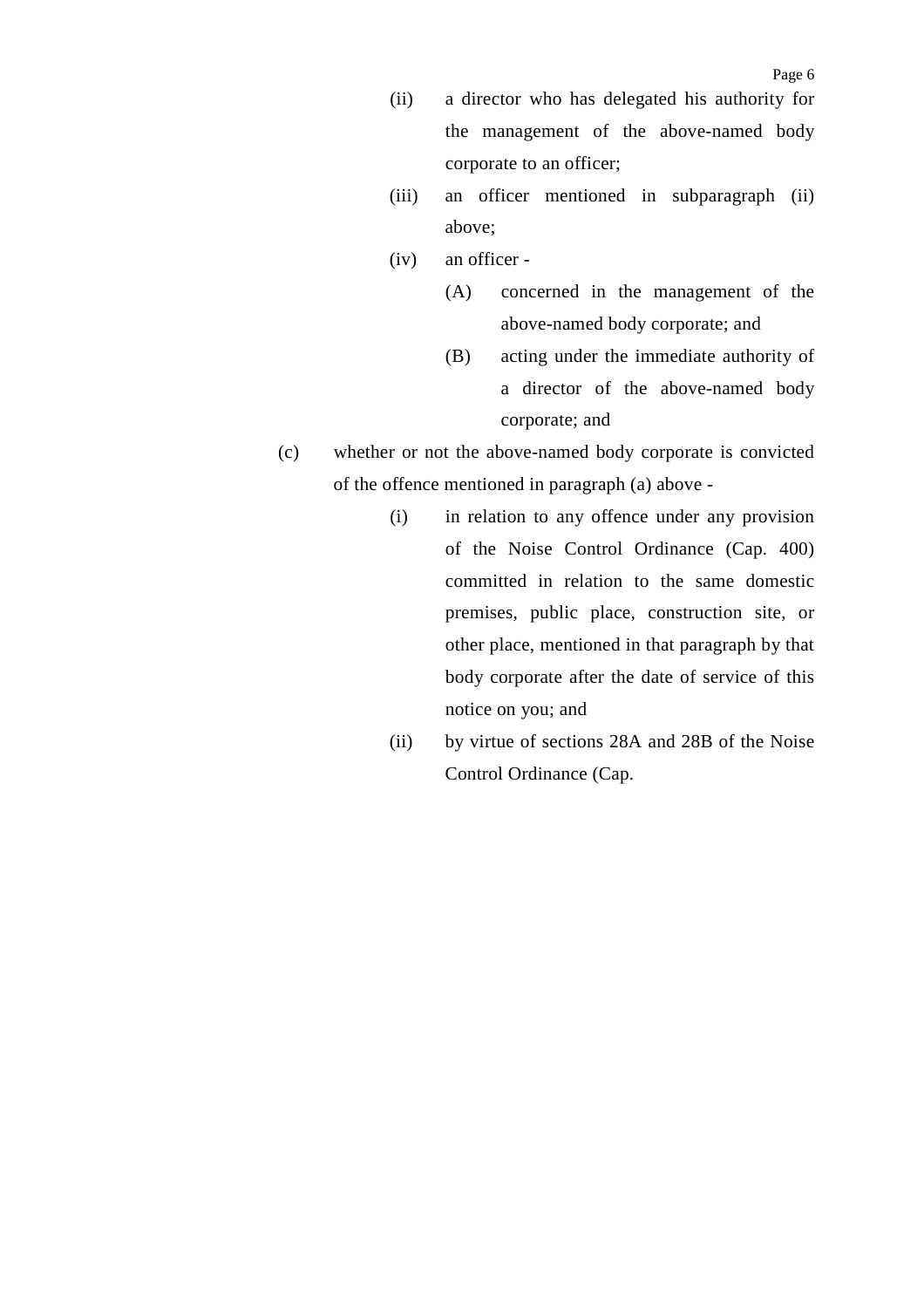proceedings may also be taken against you for the offence mentioned in subparagraph (i) above in your capacity mentioned in paragraph (b) above.

2. Copies of sections 28A and 28B of the Noise Control Ordinance (Cap. 400) are attached for your information.

Dated this ………………………….. day of …………………………. 20 ……

Signed: ………………………………………... Noise Control Authority/public officer authorized under section 3(3) of the Noise Control Ordinance (Cap. 400)\*

\*Delete whichever is inapplicable.".

#### **Explanatory Memorandum**

The principal purpose of this Bill is to amend the Noise Control Ordinance (Cap. 400)("the principal Ordinance") to provide that where an offence under the principal Ordinance has been committed by a body corporate, then persons who at the time of the offence were certain directors or officers of the body corporate shall be guilty of the like offence (new section 28A(1) at clause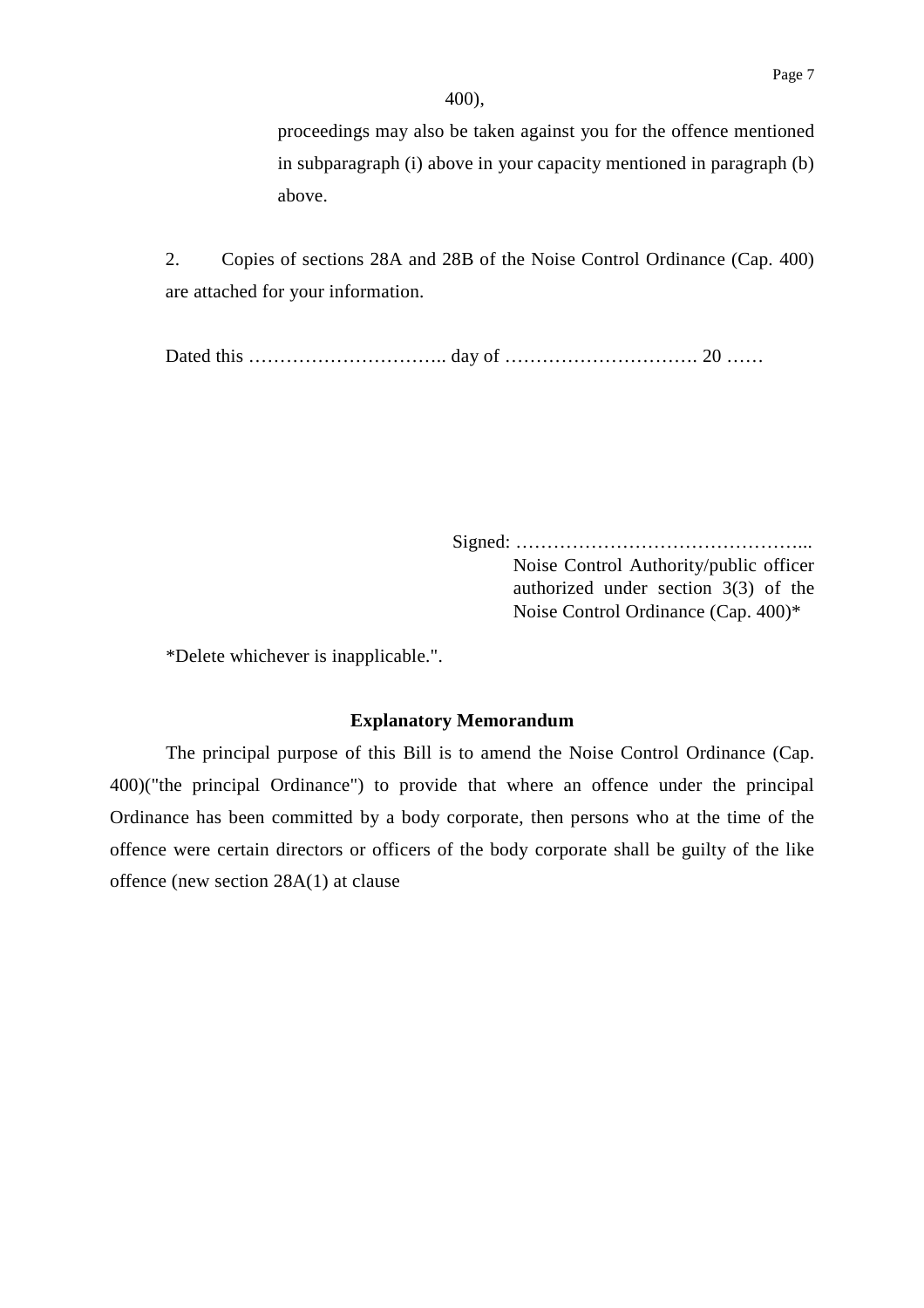2). However, such persons may only be convicted of that like offence if proceedings for an earlier offence under the principal Ordinance have been instituted against the body corporate (and whether or not there is a conviction for that earlier offence), the Noise Control Authority has served on those persons a notice about those proceedings and the like offence occurs after that notice has been served (new section 28B at clause 2 and the new Schedule at clause 3).

2. New section 28A(3) at clause 2 provides a general defence to a charge brought under any provision of the principal Ordinance (other than section  $6(1)(a)$ ,  $(2)(a)$  or  $(3)(a)$ ) for the person charged under new section 28A(1) to prove that he took reasonable precautions and exercised due diligence to prevent the commission of the offence.

3. New section 28C at clause 2 empowers the Noise Control Authority to issue codes of practice for the purpose of providing industries with good management practice in respect of new section 28A(3).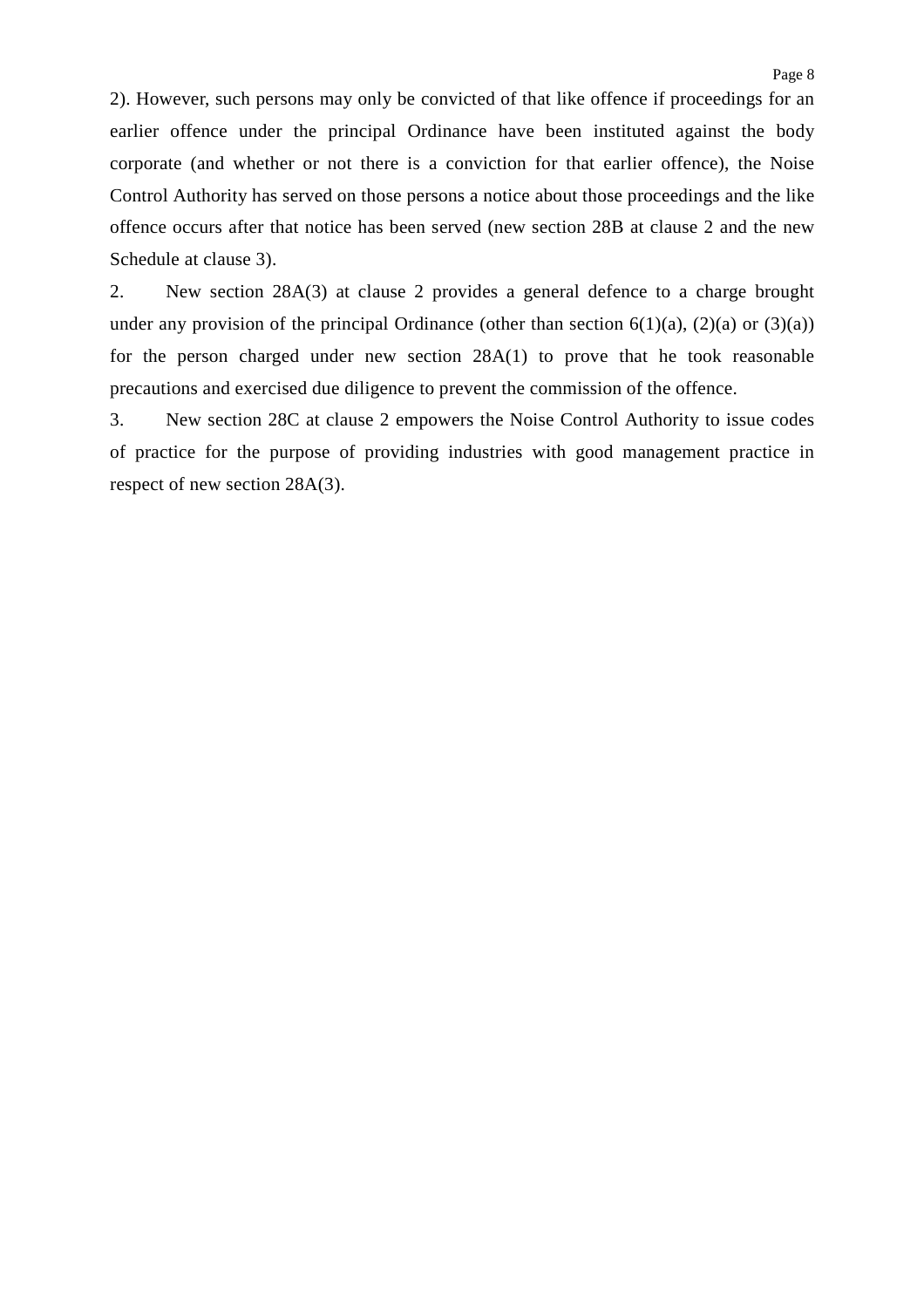### **LEGISLATIVE COUNCIL BRIEF**

## **Noise Control Ordinance (Chapter 400)**

### **NOISE CONTROL (AMENDMENT) BILL 2000**

#### **INTRODUCTION**

At the meeting of the Executive Council on 1 February 2000, the Council ADVISED and the Chief Executive ORDERED that the Noise Control (Amendment) Bill 2000 (at Annex) should be introduced into the Legislative Council.

#### **BACKGROUND AND ARGUMENT**

2. The current provisions of the Noise Control Ordinance (NCO) do not contain sufficient deterrent against a body corporate committing noise offences. Under the existing provisions of the NCO, the maximum penalty is a fine of \$100,000 for the first conviction, and \$200,000 for the second or subsequent conviction. There are no terms of imprisonment under the NCO. The existing maximum fine levels have been in effect since 1994 when they were doubled in order to increase the deterrent effect. Notwithstanding the substantial increase in maximum fine levels, efforts to promote good practices and vigorous enforcement actions, there are still many noise complaints and offences under the NCO.

3. Noise complaints amounted to more than 40% of all pollution complaints in the past few years. In particular, complaints and offences arising from construction and commercial/industrial activities have become an increasing concern. The numbers of complaints and convictions related to these activities between 1996 and 1998 are as follows: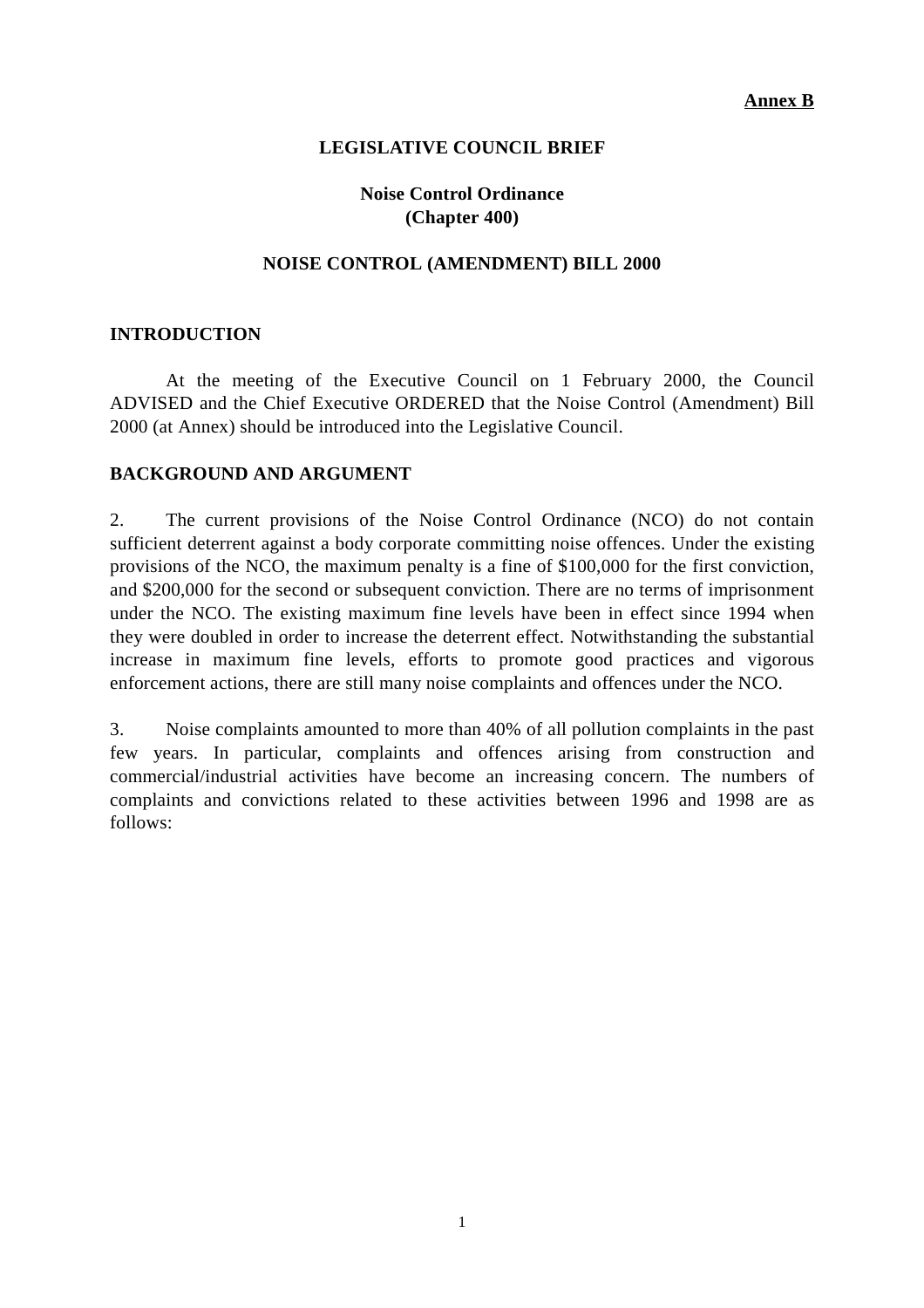| Noise complaints             | 1996  | 1997  | 1998  |
|------------------------------|-------|-------|-------|
| Construction noise:          | 2,027 | 1,888 | 2,201 |
| Commercial/industrial noise: | 2,101 | 2,424 | 2,356 |
|                              |       |       |       |
| Noise Offence Convictions    | 1996  | 1997  | 1998  |
| Construction noise:          | 117   | 364   | 299   |
| Commercial/industrial noise: | 100   | 64    | 81    |

4. Under the NCO, the Environmental Protection Department (EPD) may initiate proceedings against any person who commits an offence. If an offence is committed, EPD will prosecute either individual owners of non-corporate companies or the corporate company whichever is applicable. These offenders could be the owners of the industrial or commercial premises, or the main contractors and/or the sub-contractors as appropriate in cases involving construction activities. For cases involving owners or contractors who are individual proprietors, they would be personally prosecuted under the NCO. For cases involving bodies corporate, both the bodies corporate and their management could be subject to prosecution under the existing NCO. But in effect only the bodies corporate are prosecuted because of difficulty in holding the management liable, due to a lack of explicit provision for imposing personal liability on the management of the body corporate concerned.

5. Individual proprietors were involved in some 24, 45 and 31 percent of the first convictions in 1996, 1997 and 1998 respectively, but in less than 10 percent in 1996 and less than 3 percent in 1997 and 1998 for second or subsequent convictions. These figures suggest that individual owners or business proprietors are less likely to repeat an offence, as they are held personally liable for an offence.

6. Violations of the NCO by bodies corporate are much more serious. Among the 380 conviction cases related to construction and commercial/industrial activities in 1998, close to 85% (321) involved corporate entities. In the three years between 1996 and 1998, 44 companies were convicted five times or more. Twelve of these companies have more than ten convictions. They included two construction companies which have been convicted 33 times and 24 times for construction noise offences. These repeated offences indicate that some corporate management tend to give less regard to compliance with NCO due to a lack of personal liability for the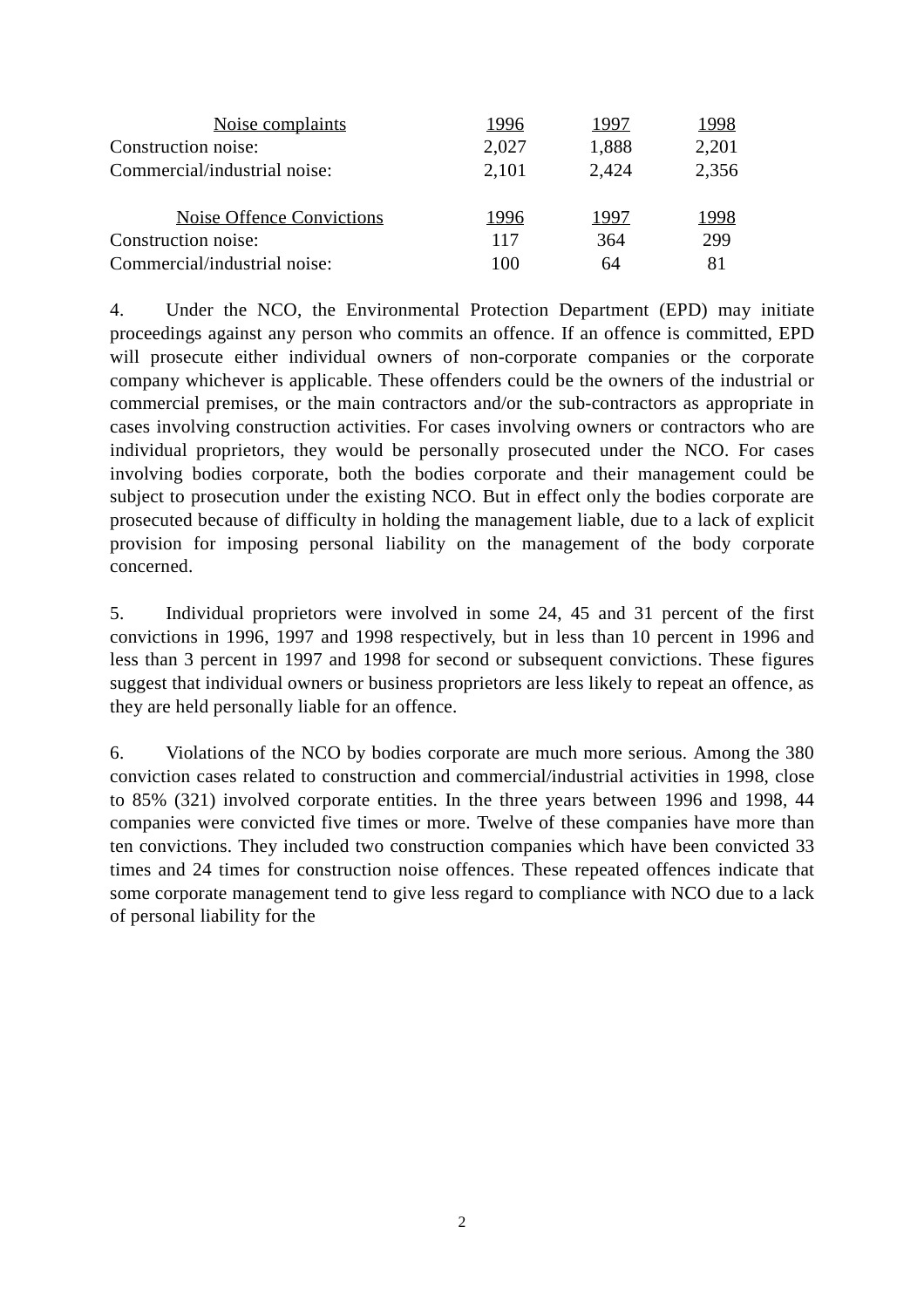actions of their companies. A number of them may even treat the fines imposed on the body corporate as part of the project cost.

7. Under other environmental legislation (i.e. Air Pollution Control Ordinance, Water Pollution Control Ordinance, Waste Disposal Ordinance, Environmental Impact Assessment Ordinance), there are provisions for holding the management of a body corporate liable for an offence committed by the body corporate. These provisions are considered to have good deterrent effect as the management of these corporations could be held personally liable for offences. Indeed, bodies corporate are less likely to commit the offences repeatedly under the other environmental legislation, as compared with NCO.

## **EFFECTS OF NOISE OFFENCES ON THE COMMUNITY**

8. A construction noise permit would normally be issued only if the construction noise in residential areas can be kept within  $65$  dB(A) up to 11:00pm in the evenings and throughout the day on holidays, and 50 dB(A) from 11:00pm to 7:00 am. Most of the construction noise convictions involved the use of powered mechanical equipment such as cranes, excavation machines or concreting machines in building development sites late in the evening or on public holidays. The typical noise level of these activities may reach 80dB(A) at nearby residential blocks, thus seriously depriving many residents of a period of rest after 7 p.m. or before 7 a.m. on weekdays or on public holidays.

9. For commercial/industrial noise, most convictions involved the operation of ventilation systems, water pumps or workshops. The typical noise levels in nearby residential flats are in the range of 60-75dB(A), affecting people's daily activities at home.

10. The 380 conviction cases in 1998 affected over 100,000 people. Almost all involved substantial and organized work on public holidays or work extending long into restricted hours and creating significant disturbance to the community.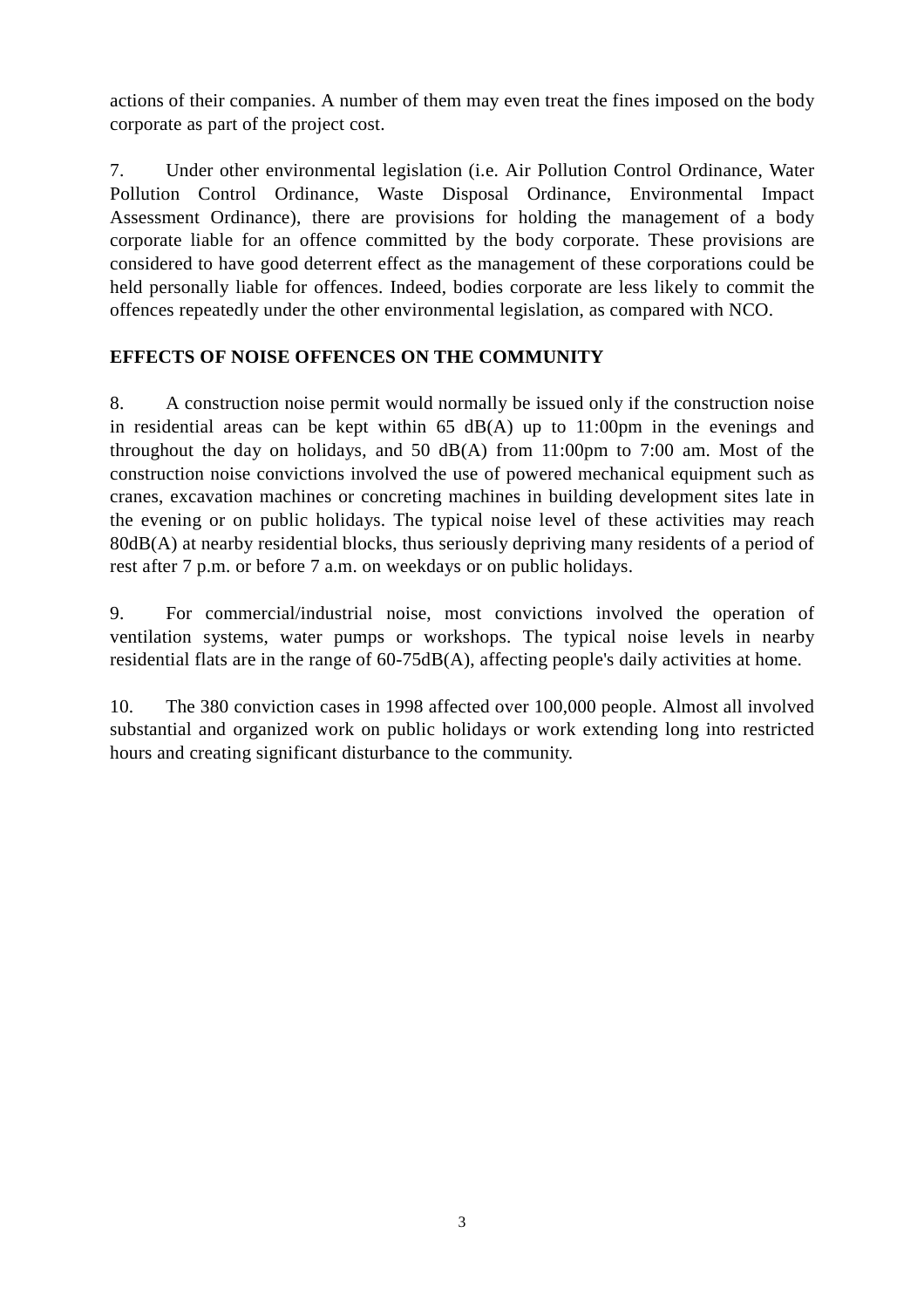## **THE NOISE CONTROL (AMENDMENT) BILL 2000**

11. To deter noise offences by a body corporate, it is proposed that the NCO be amended to state explicitly that when the offender is a body corporate, the management of that body corporate commits a like offence. This means that both the body corporate and the responsible persons within the body corporate could be prosecuted and fined for the same noise offence committed by the body corporate. The intention is to state explicitly the responsibility of the management of bodies corporate to prevent the violation of the NCO by such bodies. The proposed amendments do not seek to increase the existing maximum fine levels or impose heavier penalties on either the body corporate or the management of that body.

12. Under the proposed amendments, the directors involved in the management of a body corporate are held responsible for offences committed by the body corporate. Directors holding honorary or non-executive posts (i.e. those that are not concerned in the management of the body corporate), will not be held responsible. For the purpose of the proposed amendments, owners corporations registered under the Building Management Ordinance are not regarded as bodies corporate due to their voluntary nature of the office bearers may deter owners from participating in the management committee of an owners corporation if they were held personally liable for environmental offences. Other ordinances such as the Environmental Impact Assessment Ordinance also exclude owners corporations from the definition of "body corporate".

13. The proposed legislative amendments provide for a due diligence defence. In line with international practices, it would be a due diligence defence if the management can demonstrate that a proper system has been established and was in effective operation to prevent the offence. There is no explicit statutory defence provision for the management for offences related to carrying out construction works during restricted hours without a construction noise permit. The permit system has been in operation for nearly 10 years and there should not be any excuse for the management of a body corporate to ignore this basic requirement.

14. To facilitate the management in discharging their statutory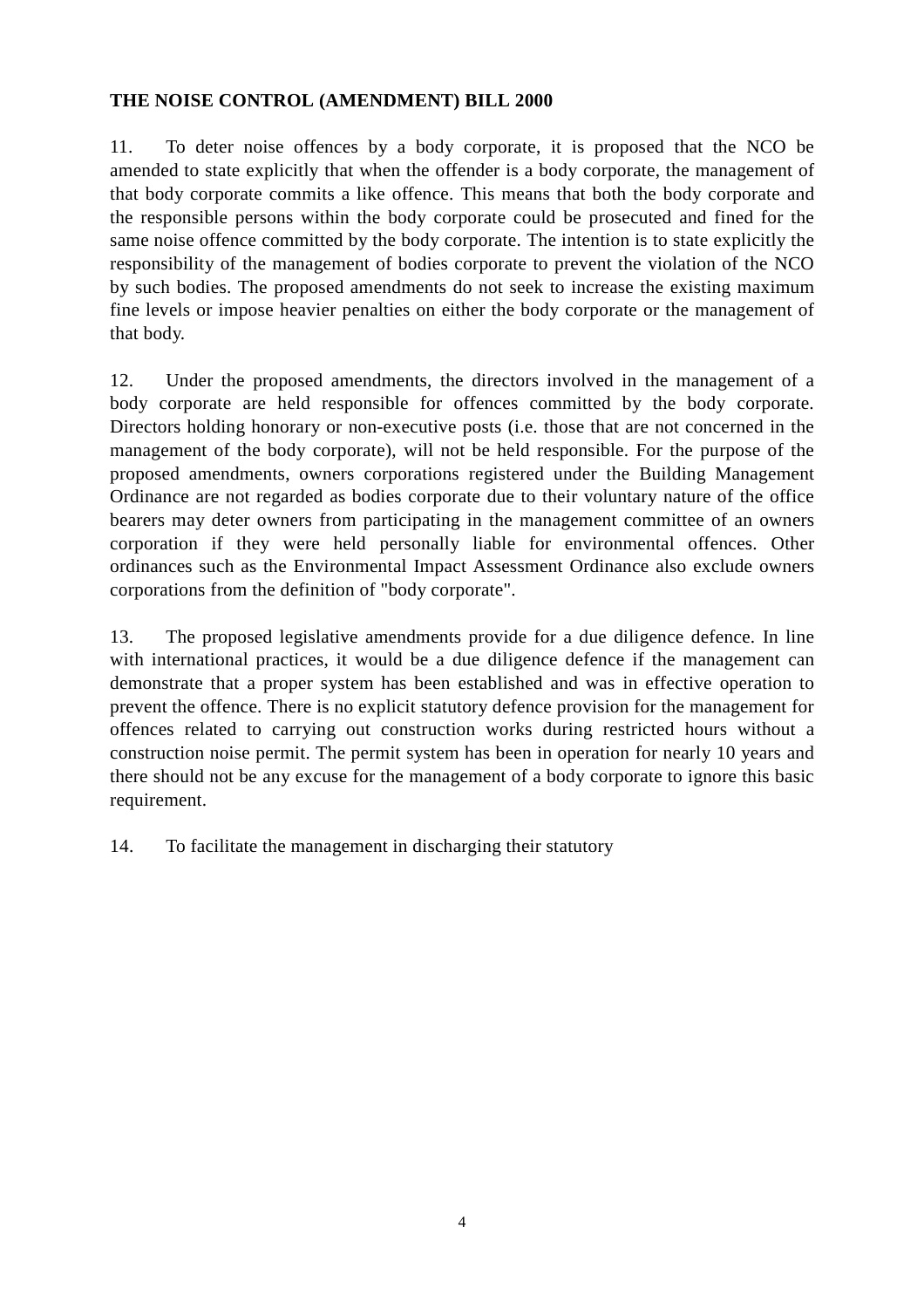responsibility, EPD will issue a Code of Practice to provide practical guidance on good management practices to prevent violation of the NCO. Compliance with the Code of Practice will constitute valid ground for accepting a due diligence defence. The Code of Practice will be in line with guidelines and practices adopted in many developed countries. It is intended to help the management to prevent, in a proactive manner, the operations and activities of a body corporate from violating the NCO. We have commenced consultation with the trades and professional organisations concerned on a preliminary draft of the Code of Practice since November 1999. We will continue this consultation process in parallel with the legislative amendment exercise with a view to developing an effective and practicable tool for the trades.

15. To enable the management of a body corporate to take all reasonable preventive steps before they are prosecuted for noise offences, EPD will warn the directors and officers concerned of their personal liability under the NCO and will remind them of their responsibilities when a noise offence has been committed by the body corporate. The department will prosecute the directors and officers concerned if the body corporate continues to violate the NCO despite the warning.

16. We propose that the amended provisions should come into operation on a day to be appointed by the Secretary for the Environment and Food by notice in the Gazette. We will give reasonable time for consultation with the trades and professional organisations on the Code of Practice and for the management to put in place a proper system within the body corporate to prevent violations of the NCO before we bring the amended provisions into operation.

## **HUMAN RIGHTS IMPLICATIONS**

17. The Department of Justice advises that the Bill is consistent with the human rights provisions of the Basic Law.

## **FINANCIAL AND STAFFING IMPLICATION**

18. There are no financial and staffing implications.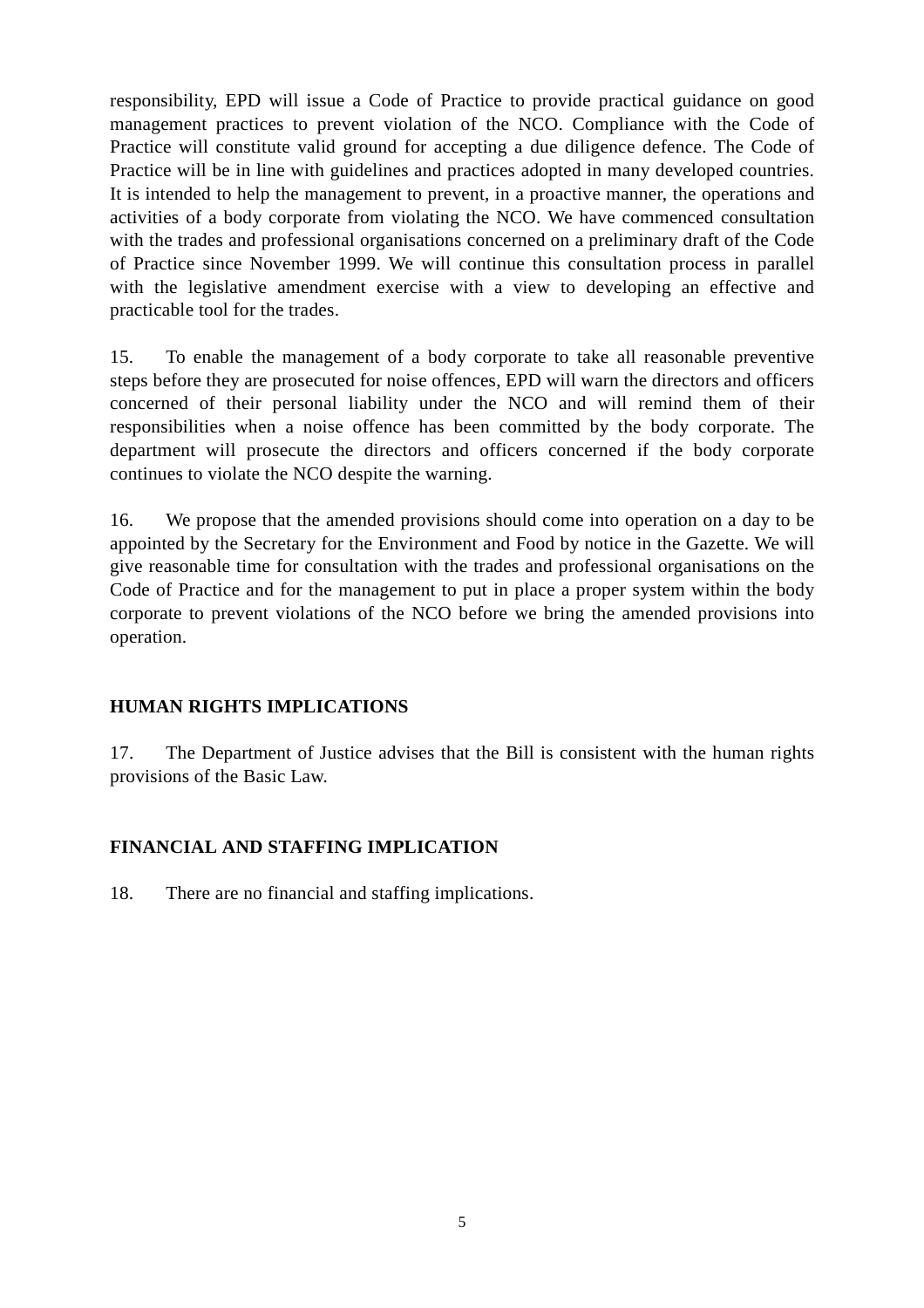## **ECONOMIC IMPLICATIONS**

19. There will be no significant economic implications on the trades and industries concerned. The NCO was enacted in 1988 and the current proposal merely spells out explicitly the responsibility of the management of a body corporate to prevent violations of the NCO.

### **ENVIRONMENTAL IMPLICATIONS**

20. The proposed amendments will help to deter repeated violations by a body corporate. This should reduce serious noise disturbance to the community.

### **PUBLIC CONSULTATION**

21. The Advisory Council on the Environment was consulted on 29 November 1999. The Council fully supported the proposal.

22. The Legislative Council Panel on Environmental Affairs (EA panel) was consulted in March 1999 and again in December 1999. The present proposal has, as far as practicable, taken on board the views expressed by the Panel. The Panel indicated support for the proposal at its meeting on 20 December 1999 and asked the Administration to introduce the legislative amendment as soon as possible.

23. We have also consulted and considered the views of various stakeholders including Provisional District Boards (PDBs), labour unions, and the trades, associations and companies concerned on the proposal. Representatives of labour unions of the trades involved in noisy activities such as ship building, steel and construction, generally welcomed the idea of making the management responsible. They considered that the proposal would improve their working environment. Briefing sessions were held to obtain the views of PDBs. Some PDBs also invited us to attend their meetings to discuss the subject. In general, they supported the proposal and suggested that the persons to be held responsible should be clarified in the proposed amendments. Green groups were also consulted. They supported the proposal and urged the Administration to proceed with the amendment as soon as possible.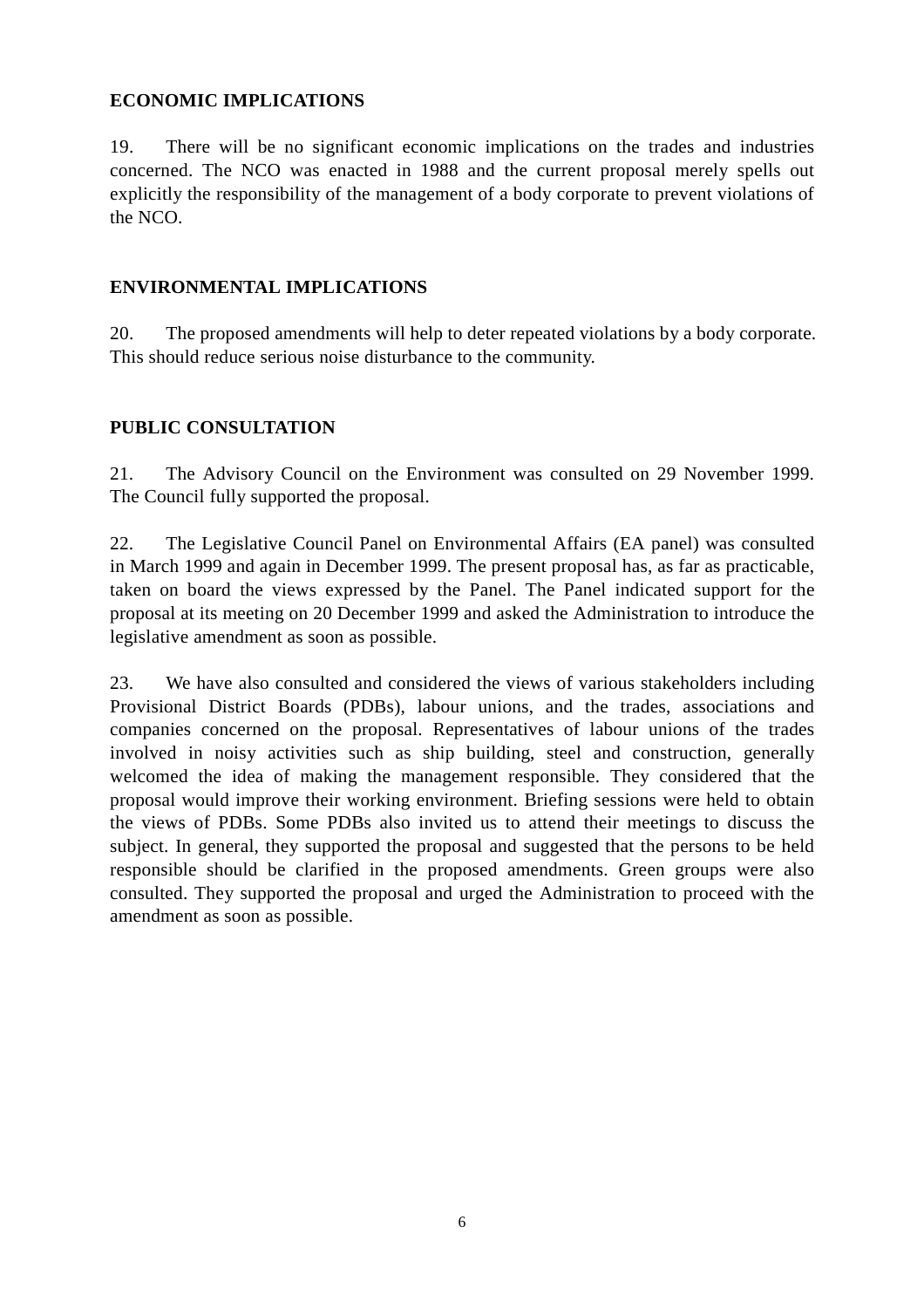24. The Hong Kong Construction Association (HKCA) had reservations on the proposed amendments. They suggested that the Administration should adopt a non-punitive approach and look into ways to assist the construction industry to raise awareness through education and training among those engaged in the industry. They also proposed to work with EPD to develop an effective Code of Practice for noise control at construction sites, without amendment to the NCO. In response, we re-affirmed our intention to work in partnership with the HKCA and others in the construction industry to continue to promote awareness and good practice. However, given the serious noise disturbance to the community caused by NCO violations, a multi-pronged approach would need to be adopted. In view of the large number of construction sites under the control of construction companies and their higher incidence of repeated violations, companies which with overall responsibility for the conduct of their subcontractors and workers at construction sites must take steps to ensure compliance with the provisions of the NCO. We indicated that the proposed amendment was to ensure that the company management would take all reasonable preventive steps to prevent violation of the NCO. There was a due diligence defence for management of a body corporate and the authority would issue a Code of Practice under the proposed legislation to guide and facilitate company management in discharging their responsibilities in this regard.

25. The Administration will maintain liaison with the HKCA and representatives of other relevant trades and professional organisations on the proposal. EPD will work with the HKCA and others to strengthen and further develop the draft Code of Practice for the trades on good management practices to prevent NCO violations.

### **LEGISLATIVE TIMETABLE**

26. The legislative timetable of the Amendment Bill will be -

| Publication in the Gazette     | 3 February 2000  |
|--------------------------------|------------------|
| First Reading and commencement | 16 February 2000 |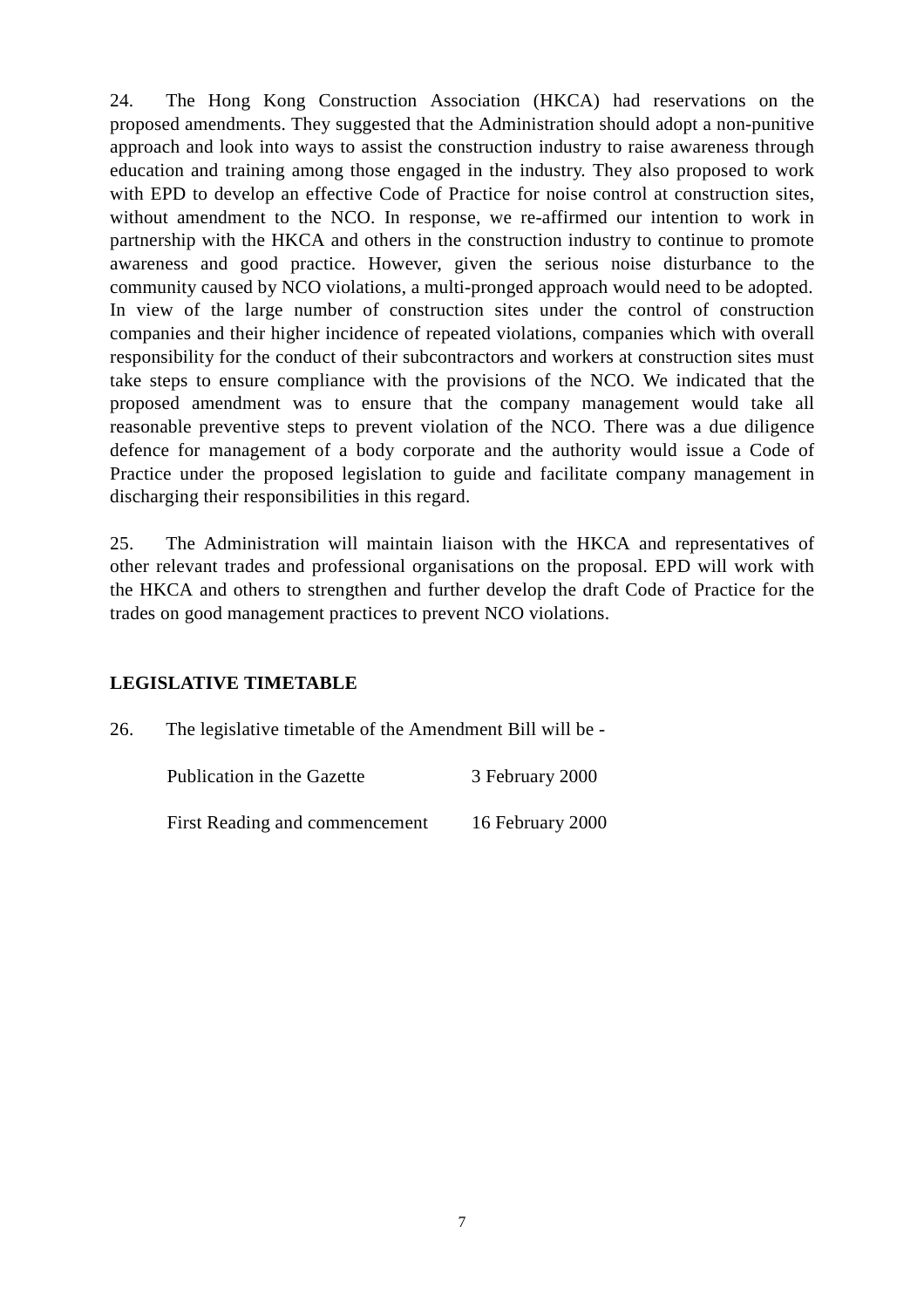of Second Reading debate

Resumption of Second Reading to be notified debate, committee stage and Third Reading

27. A press release will be issued on 3 February 2000.

## **ENQUIRY**

28. For any enquiries on this brief, please contact Mr Howard Chan, Principal Assistant Secretary, Environment and Food Bureau, at 2848 2251.

**Environment and Food Bureau February 2000**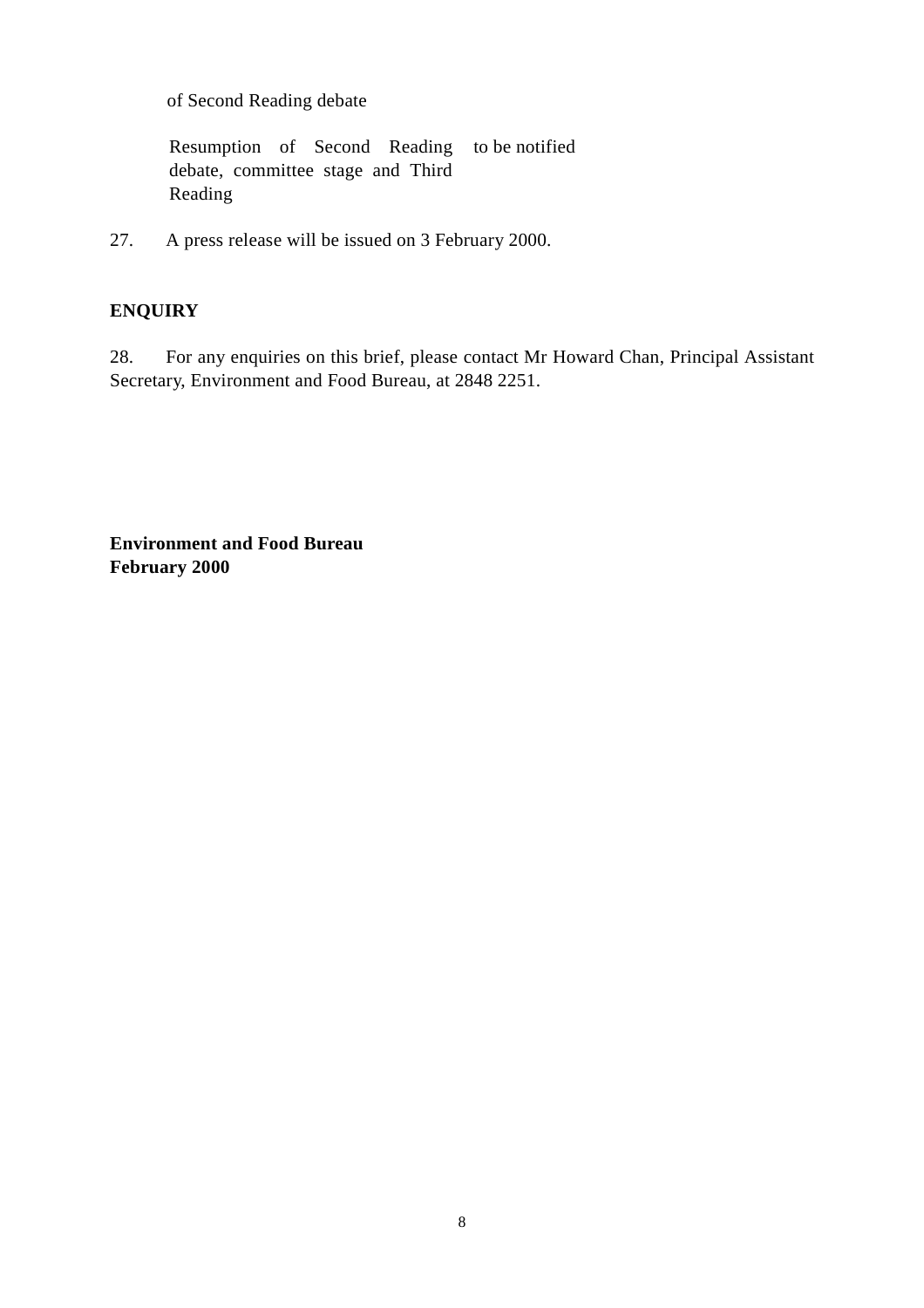### A BILL

To

Amend the Noise Control Ordinance.

Enacted by the Legislative Council.

### **1. Short title and commencement**

(1) This Ordinance may be cited as the Noise Control (Amendment) Ordinance 2000.

(2) This Ordinance shall come into operation on a day to be appointed by the Secretary for the Environment and Food by notice in the Gazette.

#### **2. Sections added**

The Noise Control Ordinance (Cap. 400) is amended by adding -

### **"28A. Liability of directors**

(1) Where an offence under this Ordinance has been committed by a body corporate, any person who at the time of the offence was -"

- (a) a director concerned in the management of the body corporate;
- (b) a director who has delegated his authority for the management of the body corporate to an officer; or
- (c) an officer
	- (i) concerned in the management of the body corporate; and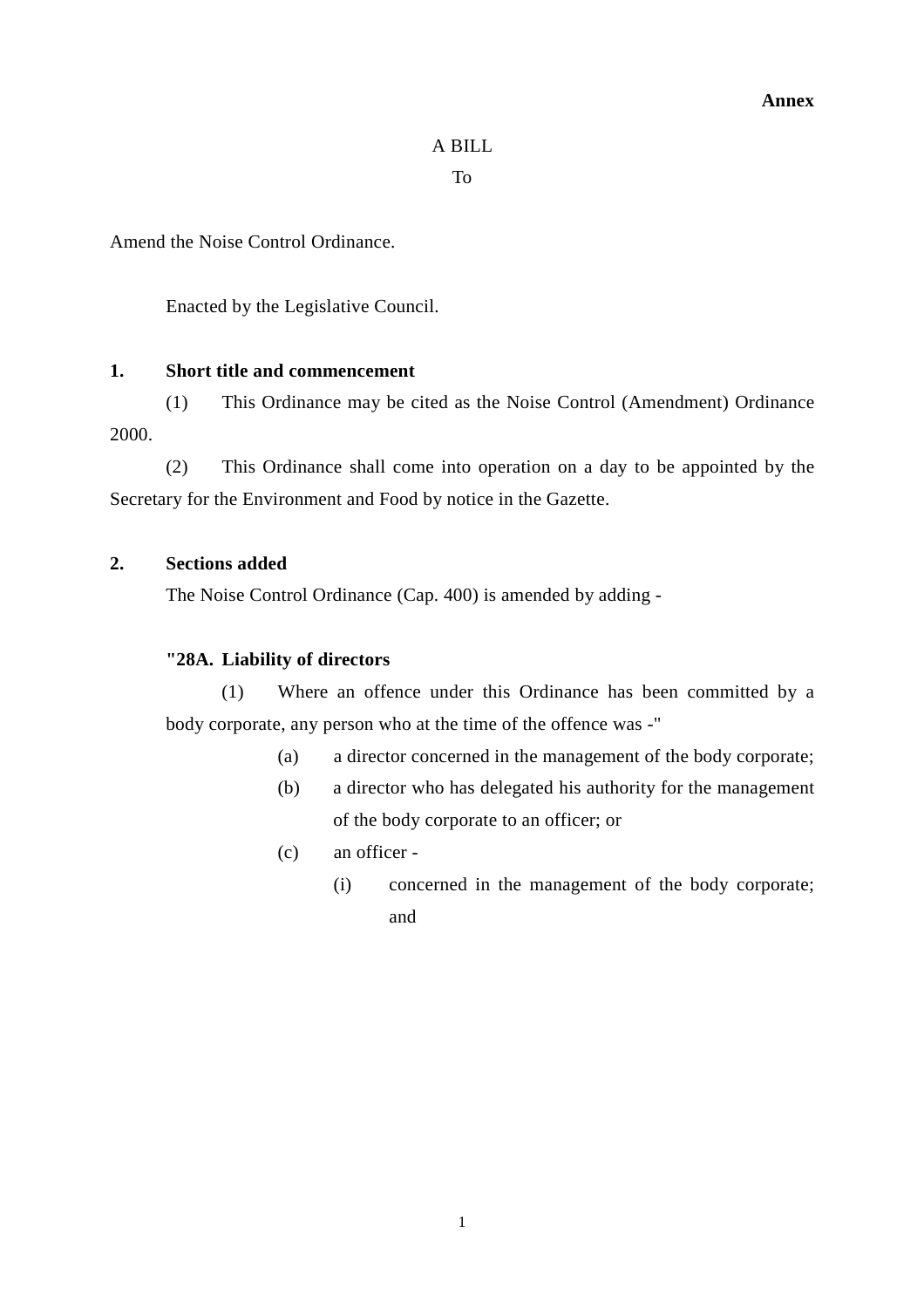(ii) acting under the immediate authority of a director of the body corporate,

shall be guilty of the like offence.

(2) For the purpose of subsection (1), a body corporate means any company or other body corporate incorporated in Hong Kong or elsewhere, but does not include any corporation registered under the Building Management Ordinance (Cap. 344).

(3) It is a defence to a charge brought under any provision of this Ordinance (other than section  $6(1)(a)$ ,  $(2)(a)$  or  $(3)(a)$ ) for a person charged under subsection (1) to prove that he took reasonable precautions and exercised due diligence to prevent the commission of the offence by the body corporate.

(4) Without affecting the generality of subsection (3), a person establishes a defence under that subsection if he proves that he had -

- (a) established a proper system to prevent the commission of the offence concerned; and
- (b) ensured the effective operation of the system.

#### **28B. Codes of practice**

(1) The Authority may issue codes of practice containing such practical guidance as he thinks fit for the purpose of providing industries with good management practice in respect of section 28A(3).

(2) The Authority may from time to time revise the whole or any part of any code of practice issued under subsection (1)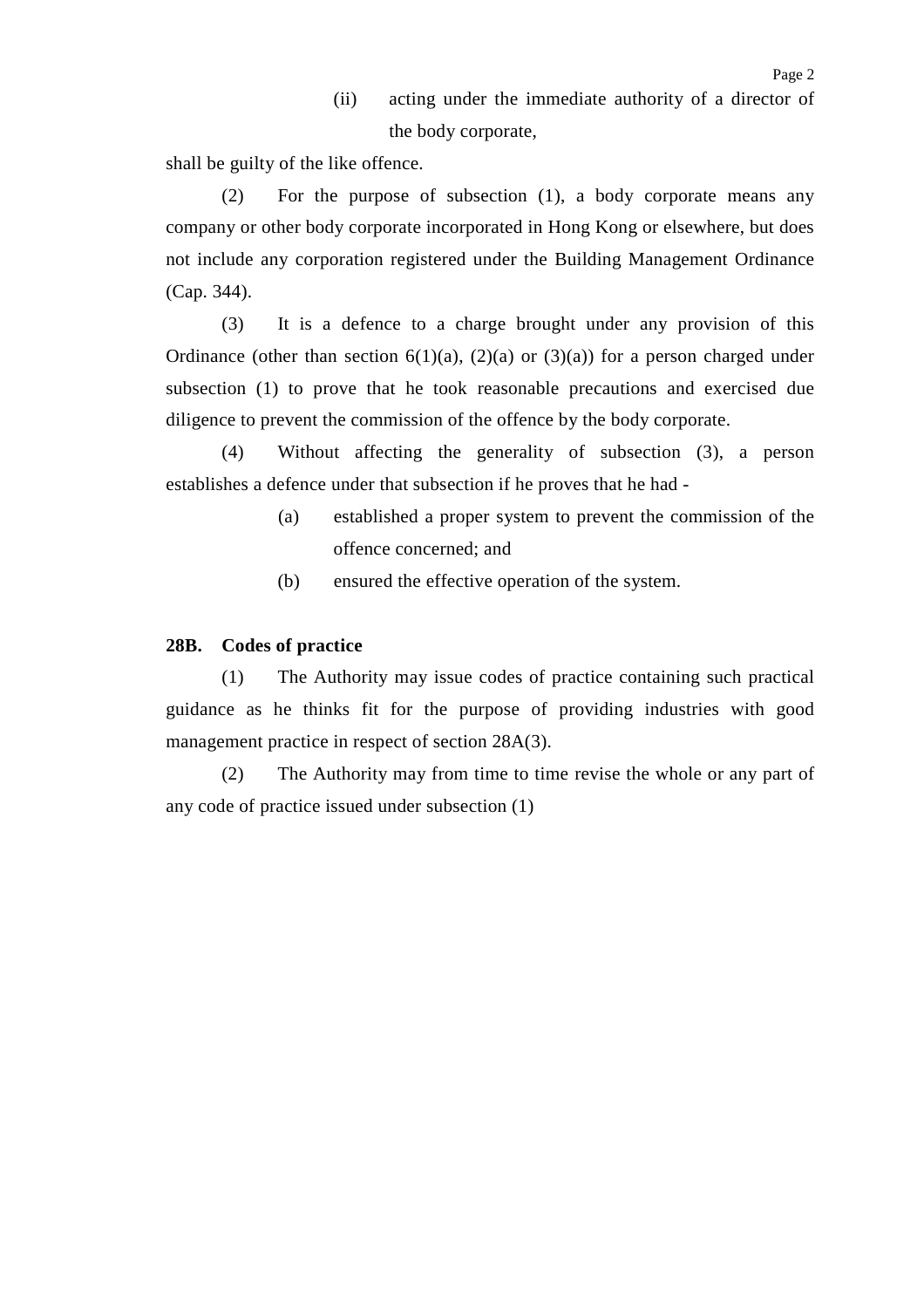by revoking, varying or adding to its provisions or requirements.

(3) A code of practice or any revision to a code of practice shall be published in the Gazette.

(4) A code of practice or any revision to a code of practice commences at the beginning of the day on which it is published.".

#### Explanatory Memorandum

The purpose of this Bill is to amend the Noise Control Ordinance (Cap. 400) to -

- (a) provide that where an offence under the Ordinance has been committed by a body corporate, any person who at the time of the offence was -
	- (i) a director concerned in the management of the body corporate;
	- (ii) a director who has delegated his authority for the management of the body corporate to an officer; or
	- (iii) an officer
		- (A) concerned in the management of the body corporate; and
		- (B) acting under the immediate authority of a director of the body corporate,

shall be guilty of the like offence;

(b) provide a general defence to a charge brought under any provision of the Ordinance (other than section